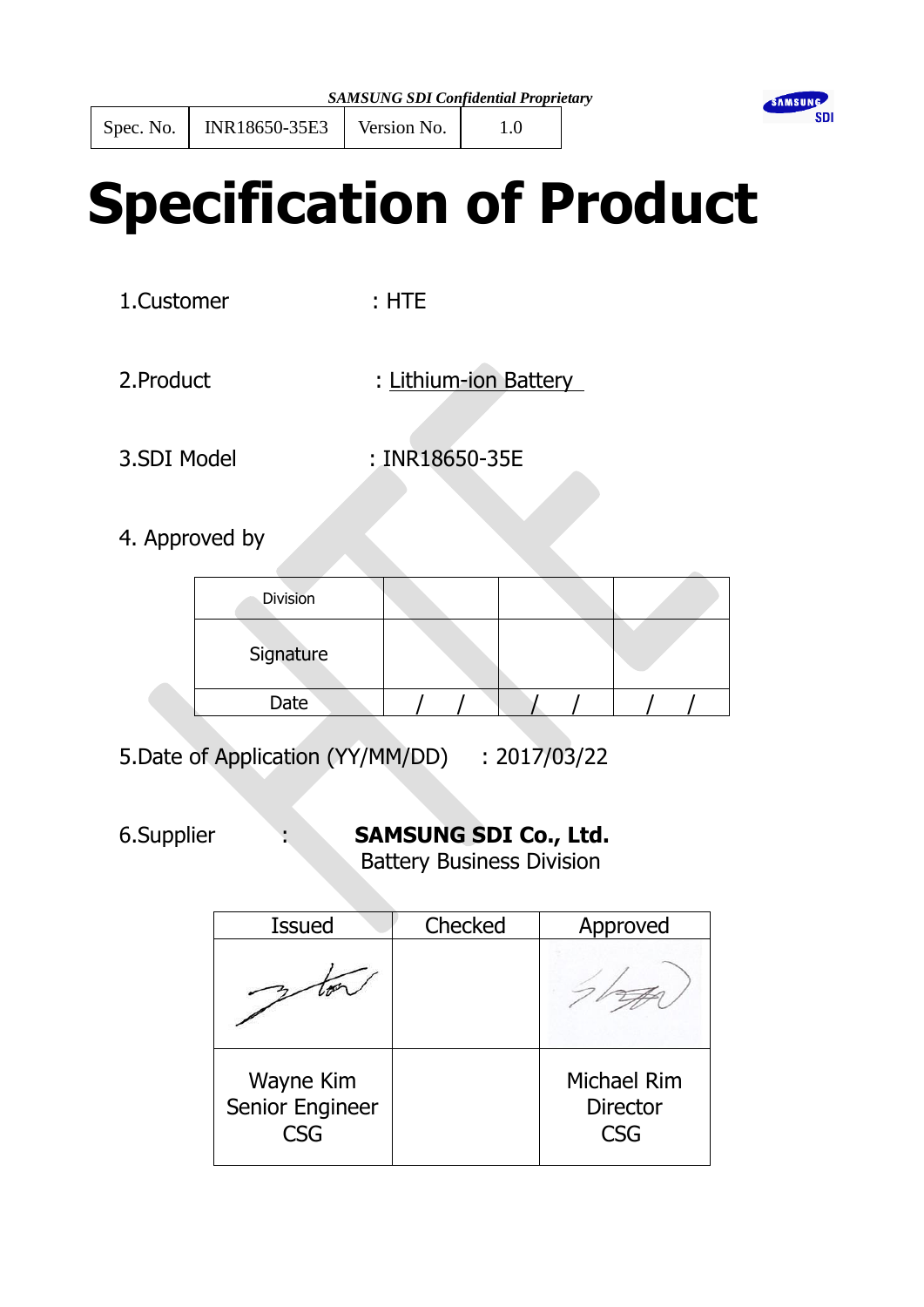| <b>SAMSUNG SDI Confidential Proprietary</b> |  |
|---------------------------------------------|--|
|---------------------------------------------|--|

| Spec. No. | INR18650-35E | Version No. |  |
|-----------|--------------|-------------|--|
|           |              |             |  |



# **Revision history**

| Revision<br>No. | Date('yr-m-d) | Page | Item         | Description                      | Changes<br>Author |
|-----------------|---------------|------|--------------|----------------------------------|-------------------|
| Tentative       | $'16-07-29$   |      |              | Tentative specification          | Yunwoong Kim      |
| V1.0            | $'17-01-26$   | 24   | Contact Info | Update to the latest information | Lucy Kim          |
|                 |               |      |              |                                  |                   |
|                 |               |      |              |                                  |                   |
|                 |               |      |              |                                  |                   |
|                 |               |      |              |                                  |                   |
|                 |               |      |              |                                  |                   |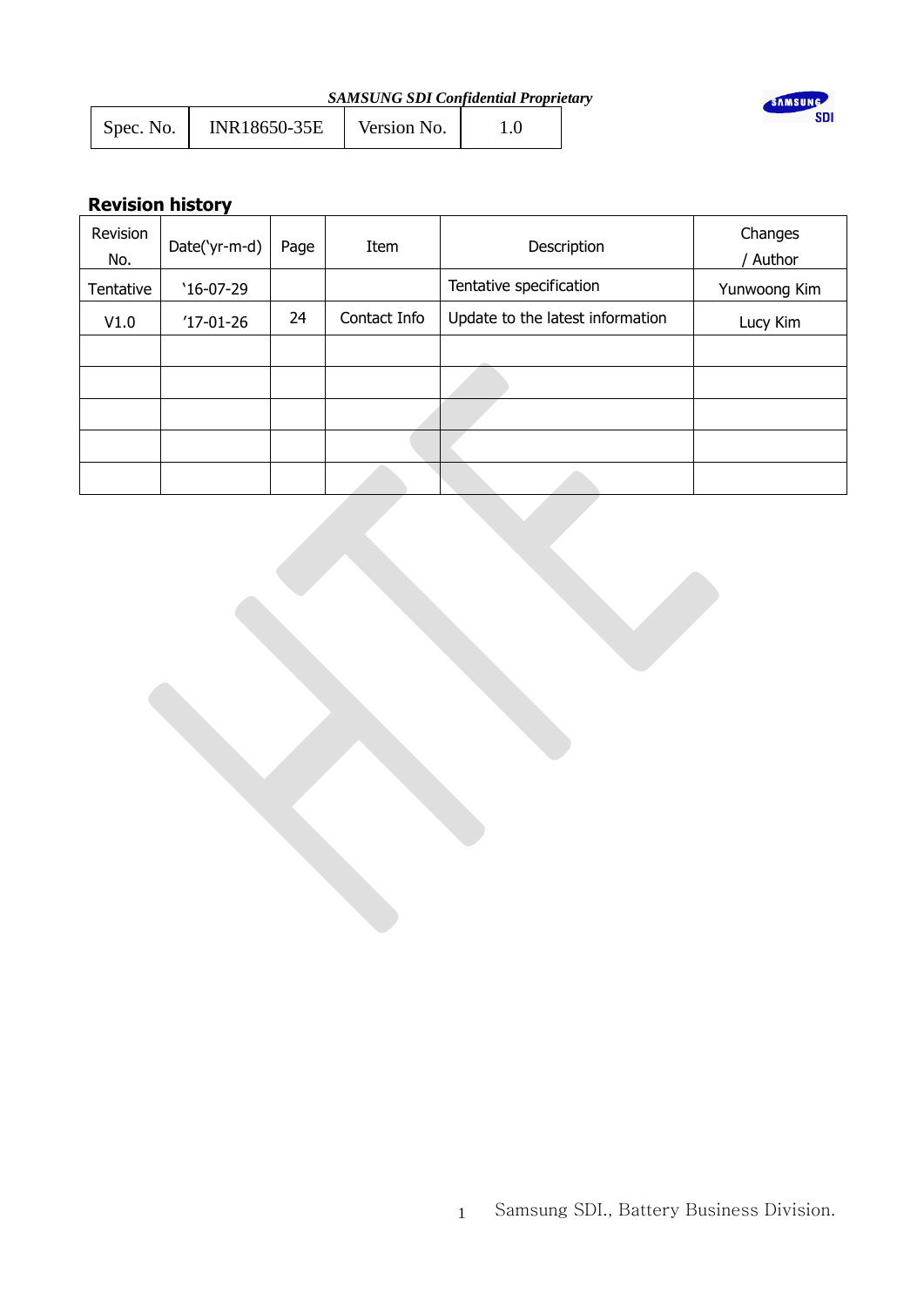| INR18650-35E<br>Spec. No. | Version No. |  |  |
|---------------------------|-------------|--|--|
|---------------------------|-------------|--|--|



# **1. Scope**

This product specification has been prepared to specify the rechargeable lithium-ion cell ('cell') to be supplied to the customer by Samsung SDI Co., Ltd.

# **2. Description and Model**

| 2.1 Description | Cell (lithium-ion rechargeable cell) |
|-----------------|--------------------------------------|
| 2.2 Model       | INR18650-35E                         |
| 2.3 Site        | Manufactured in Korea                |

# **3. Nominal specifications**  $(*1)$

| <b>Item</b>                     | <b>Specification</b>                                                                                                                                                                                                                          |
|---------------------------------|-----------------------------------------------------------------------------------------------------------------------------------------------------------------------------------------------------------------------------------------------|
| 3.1 Standard discharge capacity | Min 3,350mAh<br>- Charge: 0.5C(1,700mA), 4.2V, 0.02C(68mA) cut-off @RT<br>- Discharge: 0.2C(680mA), 2.50V cut-off @RT<br>$*1C = 3,400mA$                                                                                                      |
| 3.2 Rated discharge capacity    | Min. 3,250mAh<br>- Charge: 0.5C(1,700mA), 4.2V, 0.02C(68mA) cut-off @ RT<br>- Discharge: 1C(3,400mA), 2.50V cut-off @ RT                                                                                                                      |
| 3.3 Charging Voltage            | 4.2V                                                                                                                                                                                                                                          |
| 3.4 Nominal Voltage             | 3.60V                                                                                                                                                                                                                                         |
| 3.5 Charging Method             | CC-CV (constant voltage with limited current)                                                                                                                                                                                                 |
| 3.6 Charging Current            | Standard charge: 1,700mA<br>For cycle life: 1,020mA                                                                                                                                                                                           |
| 3.7 Charging Time               | Standard charge: 4hours                                                                                                                                                                                                                       |
| 3.8 Max. Charge Current         | 2,000mA (not for cycle life)                                                                                                                                                                                                                  |
| 3.9 Max. Discharge Current      | 8,000mA (for continuous discharge)<br>13,000mA (not for continuous discharge)                                                                                                                                                                 |
| 3.10 Discharge Cut-off Voltage  | 2.5V (End of discharge)                                                                                                                                                                                                                       |
| 3.11 Cycle life                 | Capacity $\geq 2.275$ mAh @ after 500 cycles<br>(70% of the Rated Capacity @ RT)<br>- Charge: 0.3C(1,020mA), 4.2V, CCCV 170mA cut-off @ RT<br>- Discharge: 1C(3,400mA), 2.50V cut-off @ RT                                                    |
| 3.12 Storage characteristics    | Capacity recovery(after the storage) $\geq 3.015$ mAh<br>(90% of the Standard capacity @ RT)<br>- Charge: 0.5C(1,700mA), 4.2V, 0.02C(68mA) cut-off @ RT<br><u>- Storage: 20 days (@ 60°C)</u><br>- Discharge: 0.2C(680mA), 2.50V cut-off @ RT |

2 Samsung SDI., Battery Business Division.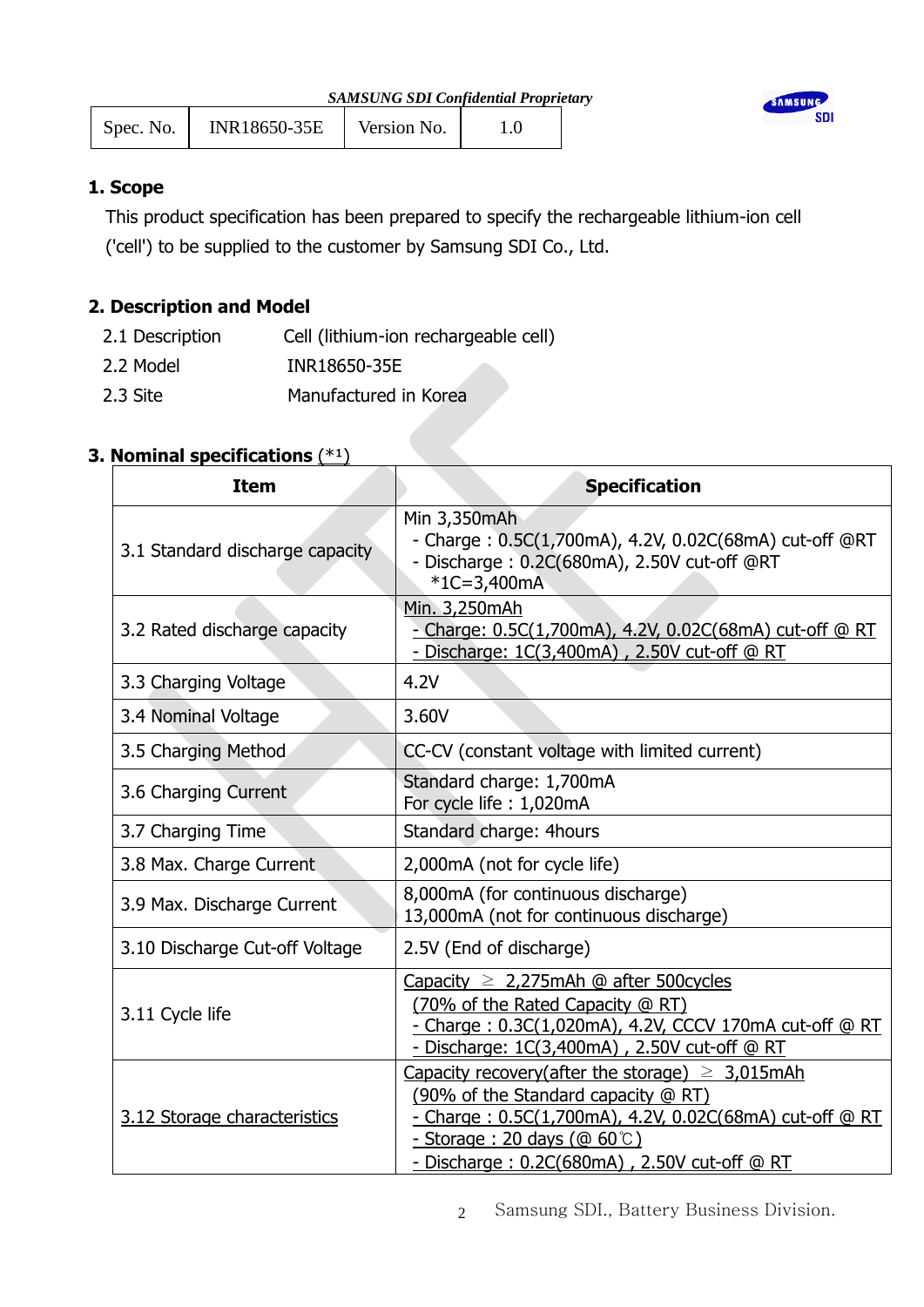| Spec. No. | INR18650-35E | Version No. |  |
|-----------|--------------|-------------|--|
|           |              |             |  |



| 3.13 Cell Weight                | 50 g max                                                                                         |
|---------------------------------|--------------------------------------------------------------------------------------------------|
| 3.14 Cell Dimension             | Height: Max. 65.25 mm<br>Diameter: Max. $\Phi$ 18.50 mm                                          |
| 3.16 Operating Temperature (*2) | Charge : 0 to 45°C (Ambient)<br>Discharge : -10 to 60°C (Ambient)                                |
| 3.17 Storage Temperature(*3)    | $-20 \sim 23$ $\degree$ C<br>1 year<br>3 months<br>$-20 \sim 45$ °C<br>$-20\sim60$ °C<br>1 month |

Note  $(*1)$ : Protection function of the battery pack should be set within the specified charge, discharge and temperature range in the Cell Specification.

Note (\*²): Discharge OTP(over temp. protection) should not be over **70'C** of the cell surface temperature. Protection set should be based on the location of the cell surface with the highest temp increase part of the battery pack.

Note  $(*3)$ : If the cell is kept as ex-factory status  $(30\% \text{ of } \text{charge})$ , the capacity recovery rate is more than 80%.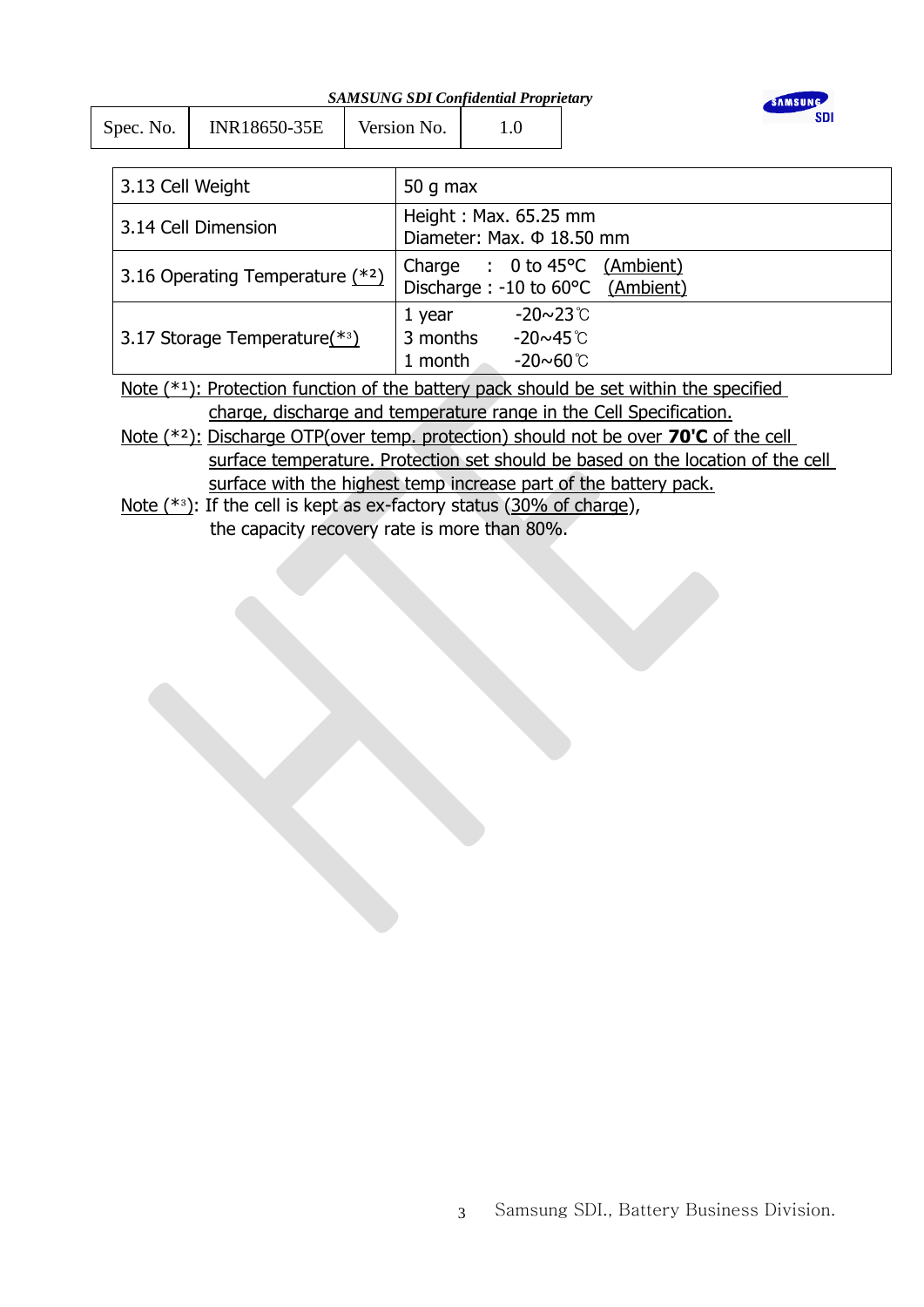| <b>SAMSUNG SDI Confidential Proprietary</b> |  |  |  |
|---------------------------------------------|--|--|--|
|                                             |  |  |  |





# **4. Outline Dimensions**

See the Fig. 1



 **Fig. 1 Outline Dimensions of INR18650-35E**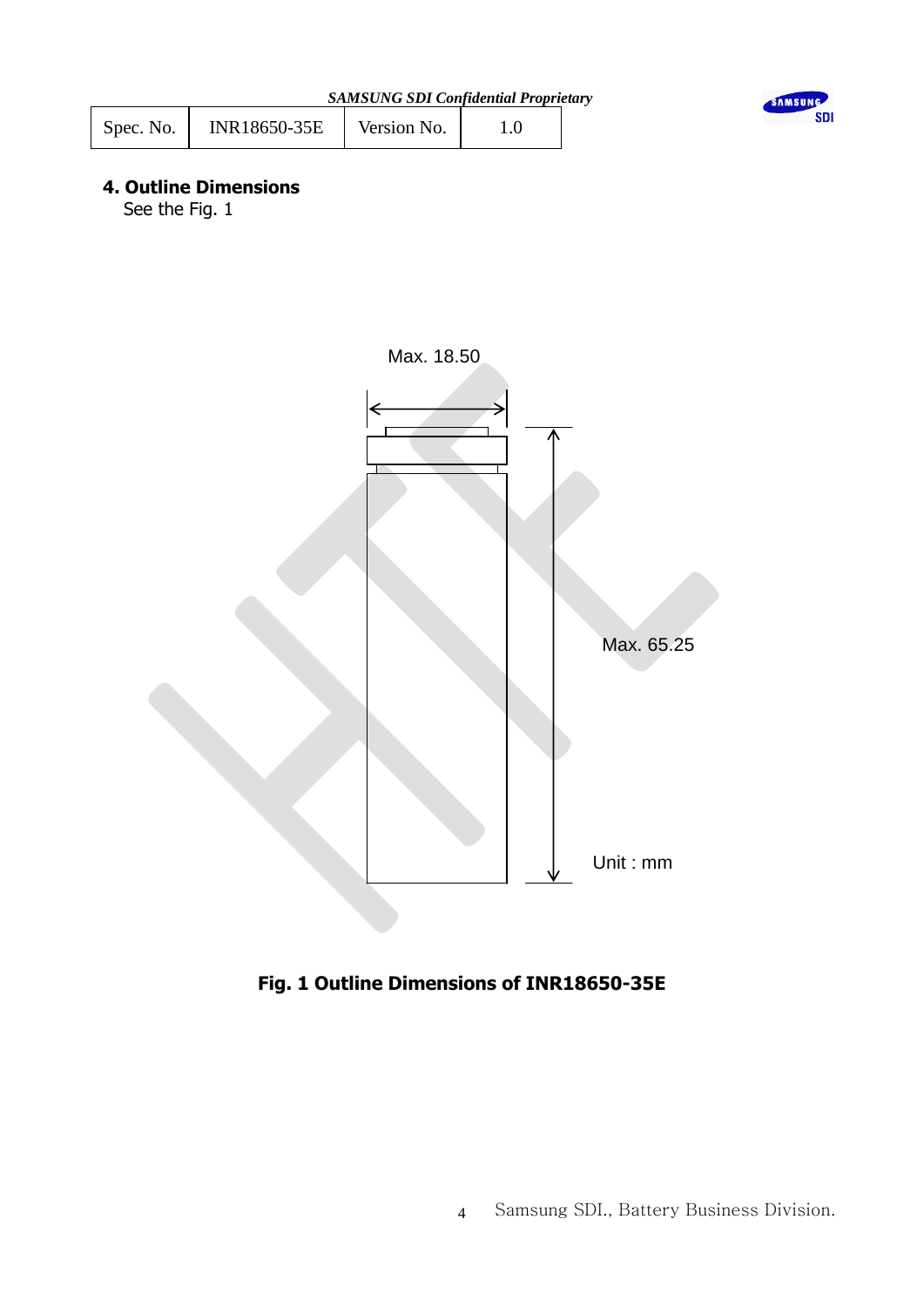| <b>SAMSUNG SDI Confidential Proprietary</b> |  |
|---------------------------------------------|--|
|                                             |  |

| Spec. No. | INR18650-35E | Version No. |  |
|-----------|--------------|-------------|--|
|           |              |             |  |



## **5. Appearance**

 There shall be no such defects as scratch, rust, discoloration, leakage which may adversely affect commercial value of the cell.

# **6. Standard Test Conditions**

6.1 Environmental Conditions

 Unless otherwise specified, all tests stated in this specification are conducted at temperature 23±3℃(@RT) and humidity under 65%.

## 6.2 Measuring Equipment

- (1) Amp-meter and Volt-meter
	- The amp-meter and volt-meter should have an accuracy of the grade 0.5mA and mV or higher.
- (2) Slide caliper

The slide caliper should have 0.01 mm scale.

 (3) Impedance meter The impedance meter with AC 1kHz should be used.

# **7. Characteristics**

7.1 Standard Charge

 This "Standard Charge" means charging the cell with charge current of 0.5C(1,700mA) and constant voltage 4.2V and 0.02C(68mA) cut-off in CV mode at 23℃ for capacity.

## 7.2 Standard Discharge Capacity

 The standard discharge capacity is the initial discharge capacity of the cell, which is measured with discharge current of 0.2C(680mA) with 2.50V cut-off at 23°C within 1 hour after the Standard charge.

Standard Discharge Capacity ≥ 3,350mAh

7.3 Rated Discharge Capacity

 The rated discharge capacity is the initial discharge capacity of the cell, which is measured with discharge current of 1C(3,400mA) with 2.50V cut-off at 23°C within 1 hour after the Standard charge.

Rated Discharge Capacity  $\geq 3,250$ mAh (97% of 3,350mAh)

7.4 Initial internal impedance

Initial internal impedance measured at AC 1kHz after Standard charge.

Initial internal impedance  $\leq 35 \text{m}\Omega$ 

5 Samsung SDI., Battery Business Division.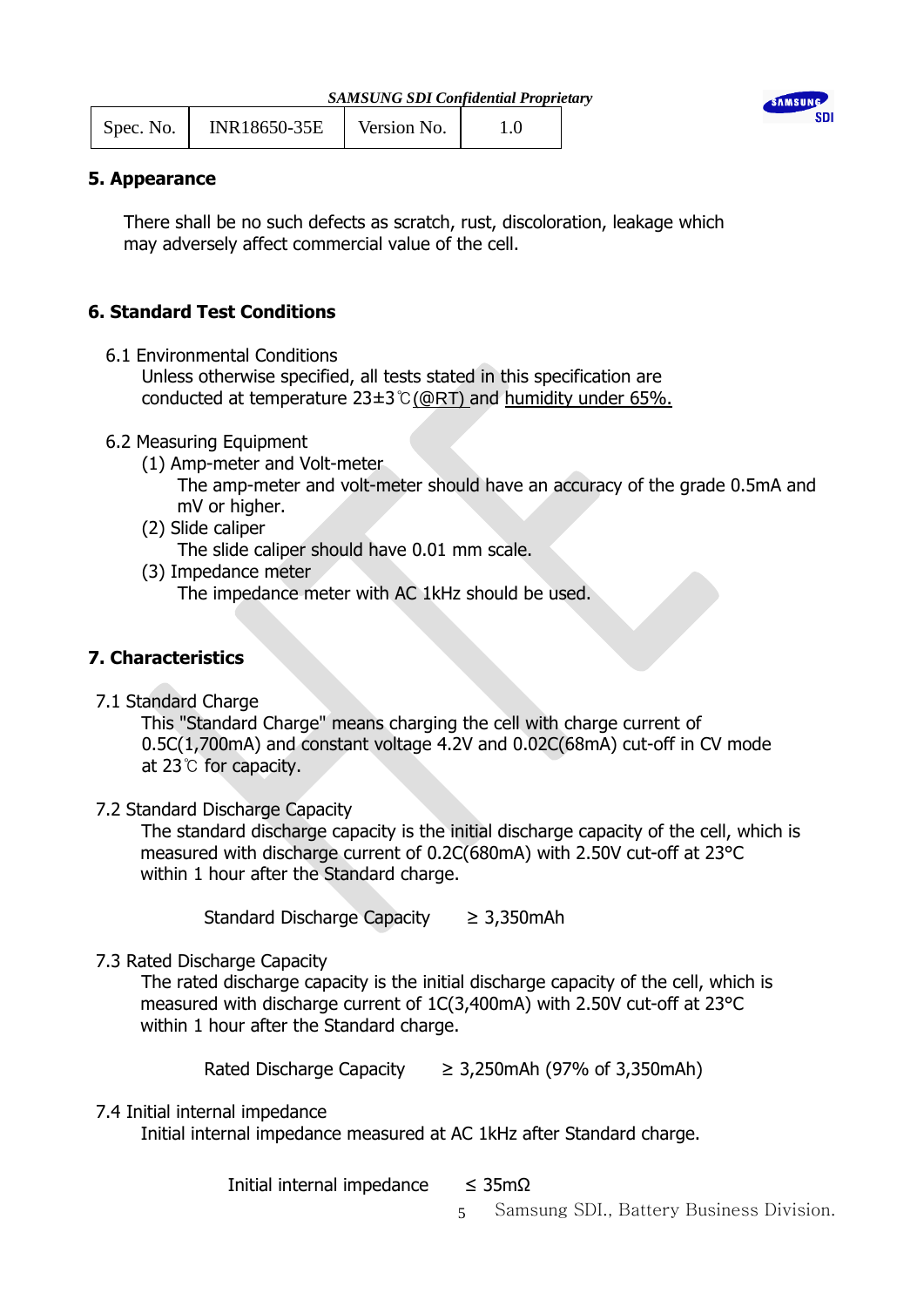| INR18650-35E<br>Spec. No. | Version No. |  |  |
|---------------------------|-------------|--|--|
|---------------------------|-------------|--|--|



# 7.5 Temperature Dependence of Discharge Capacity

 Discharge capacity comparison at each temperature, measured with discharge constant current 1C(3,400mA) and 2.50V cut-off with follow temperature after the Standard charging at 23°C.

| Charge Temperature       | Discharge temperature           |     |     |  |  |
|--------------------------|---------------------------------|-----|-----|--|--|
| 23°C                     | 23°C<br>$-10^{\circ}$ C<br>4በº୮ |     |     |  |  |
| <b>Relative Capacity</b> | 50%                             | 97% | 97% |  |  |

# Note: If charge temperature and discharge temperature is not the same, the interval for temperature change is 3 hours.

Percentage as an index of the Standard discharge capacity (=3,350mAh) is 100%.

## 7.6 Discharge Rate Capabilities

Discharge capacity is measured with the various currents in under table and 2.50V cut-off after the Standard charge at 23°C.

|                      | <b>Discharge Condition</b> |           |                 |        |  |  |
|----------------------|----------------------------|-----------|-----------------|--------|--|--|
| Current              | 0.2C<br>(680mA)            | (3,400mA) | 2C<br>(6,800mA) | 8000mA |  |  |
| Relative<br>Capacity | 100%                       | 97%       | 95%             | 92%    |  |  |

Note: Percentage as an index of the Standard discharge capacity (=3,350mAh) is 100%.

# 7.7 Cycle Life

 Each cycle is an interval between the charge (charge current 1,020mA) with 170mA cut-off and the discharge (discharge current 3,400mA) with 2.50V cut-off. Capacity after 500cycles.

Capacity  $\geq 2,275$ mAh (70% of Rated Capacity)

# 7.8 Recovery Characteristics

 Capacity after storage for 20days at 60°C after the Standard charged at 23°C, measured with discharge current 680mA with 2.50V cut-off at 23℃.

Capacity recovery(after the storage) ≥3,015mAh (90% of Standard Capacity at 23℃)

7.9 Status of the cell as of ex-factory

The cell should be shipped in  $3.40V \sim 3.60V$  Charging voltage range.

# **8. Mechanical Characteristics**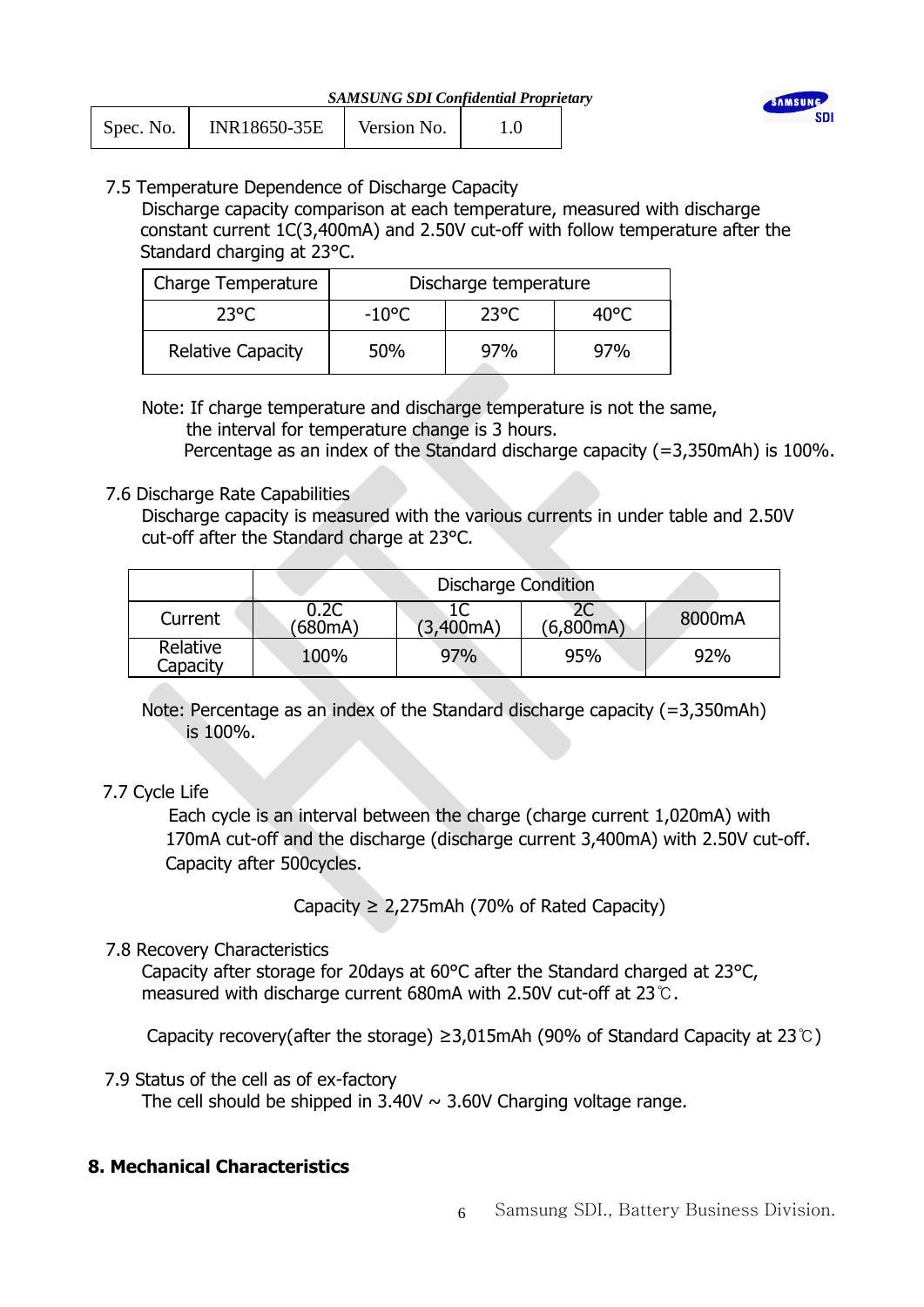|           |              | SAMSUNG SDI Confidential Proprietary |  |
|-----------|--------------|--------------------------------------|--|
| Spec. No. | INR18650-35E | Version No.                          |  |



## 8.1 Drop test

Test method: Fully standard charged Cells drop onto the concrete floor from

*SAMSUNG SDI Confidential Proprietary*

1.0m height at a random direction 3 times. The cells or batteries are dropped so as to obtain impacts in random orientations. After the test, the sample shall be put on rest for a minimum of one hour and then a visual inspection shall be performed.

Criteria: No fire, no explosion. Drop test shall be performed with the IEC62133 standard

## 8.2 Vibration test

Test method: As to the UN transportation regulation (UN38.3), for each axis (X and Y axis with cylindrical cells) 7Hz→200Hz→7Hz for 15min, repetition 12 times totally 3hours, the acceleration 1g during 7 to 18Hz and 8g (amplitude 1.6mm) up to 200Hz.

Criteria: No leakage, with less than 10% of OCV drop Vibration test shall be performed with the UN38.3 standard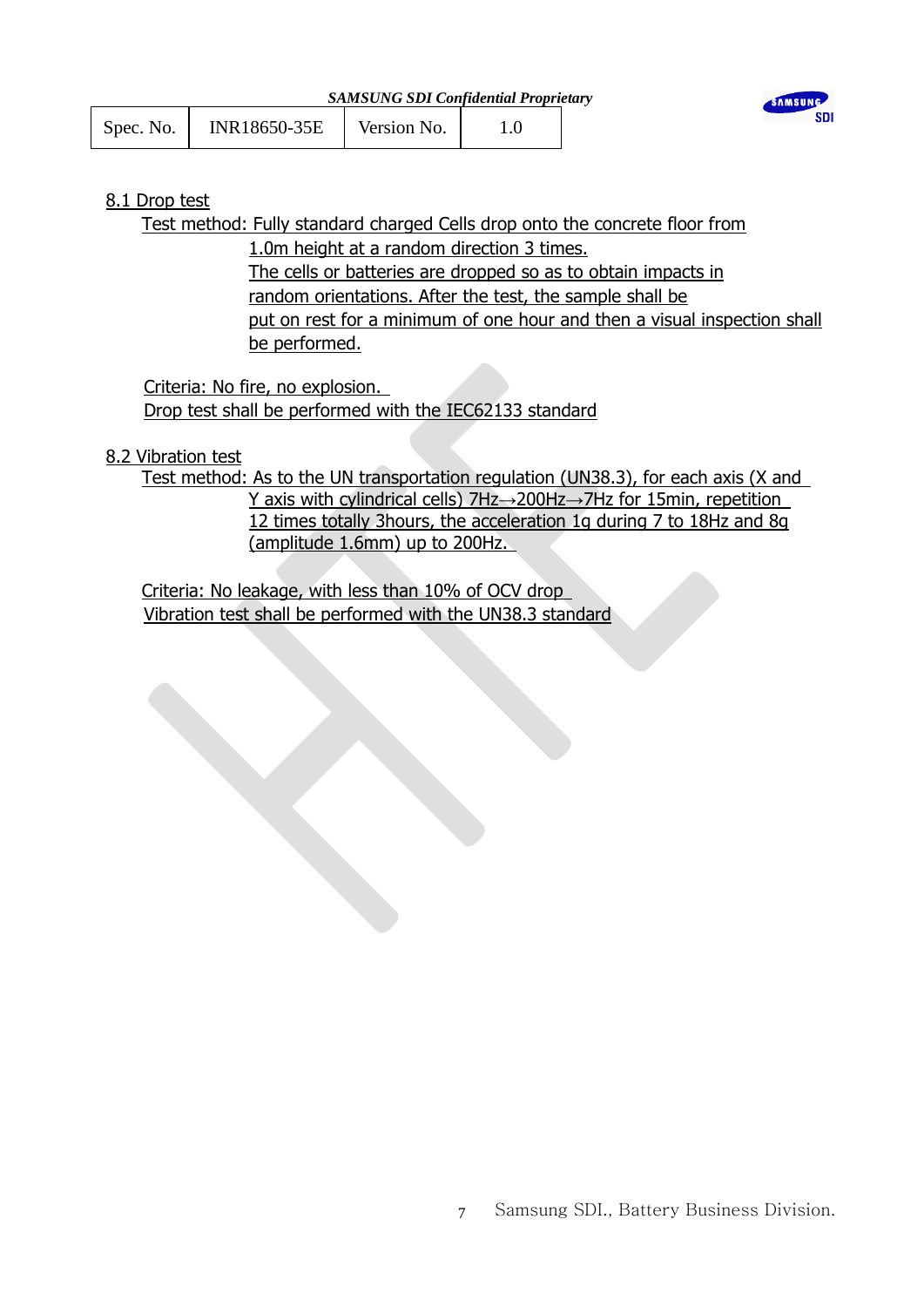| Spec. No. | <b>INR18650-35E</b> | Version No. |  |
|-----------|---------------------|-------------|--|
|           |                     |             |  |



## **9. Safety**

9.1 Overcharge Test

Test method: Cell is to be discharged at a constant current of 0.68A to 2.5V. The cell is then to be charged with a 12V and 3C(10.2A). Charging duration is to be 7 h.

 Criteria: No fire, and no explosion. Overcharge test shall be performed with the UL1642 standard

## 9.2 External short-circuit test

Test method: Fully Standard charged cell is to be short-circuited by connecting the positive and negative terminals of the battery with a circuit load having a resistance load of 80 ±20 mΩ. The battery is to discharge until a fire or explosion is obtained, or until it has reached a completely discharged state of less than 0.2 V and the battery case temperature has returned to ± 10°C of ambient temperature. The return to near ambient of the battery (cell) casing in an indication of ultimate results. Tests are to be conducted at 20  $\pm$  5°C and at 55  $\pm$  5°C.

Criteria: No fire, and no explosion.

External short-circuit test shall be performed with the UL1642 standard

## 9.3 Forced discharge test

Test method: A discharged cell is subjected to a reverse charge at 1.0C(3,400mA) for 90 min.

 Criteria: No fire, and no explosion. Forced discharge test shall be performed with the IEC62133 standard

## 9.4 Heating test

 Test method: To heat up the standard charged cell at heating rate 5℃ per minute up to 130 $\degree$  and keep the cell in oven for 30 min..

Criteria: No fire, and no explosion. Heating test shall be performed with the UL1642 standard(10 min) & GB31241 standard(30 min).

## **10. Warranty**

Samsung SDI will be responsible for replacing the cell against defects or poor workmanship for 15month from the date of shipping. Any other problems caused by malfunction of the equipment or unsuitable use of the cell are not under this warranty.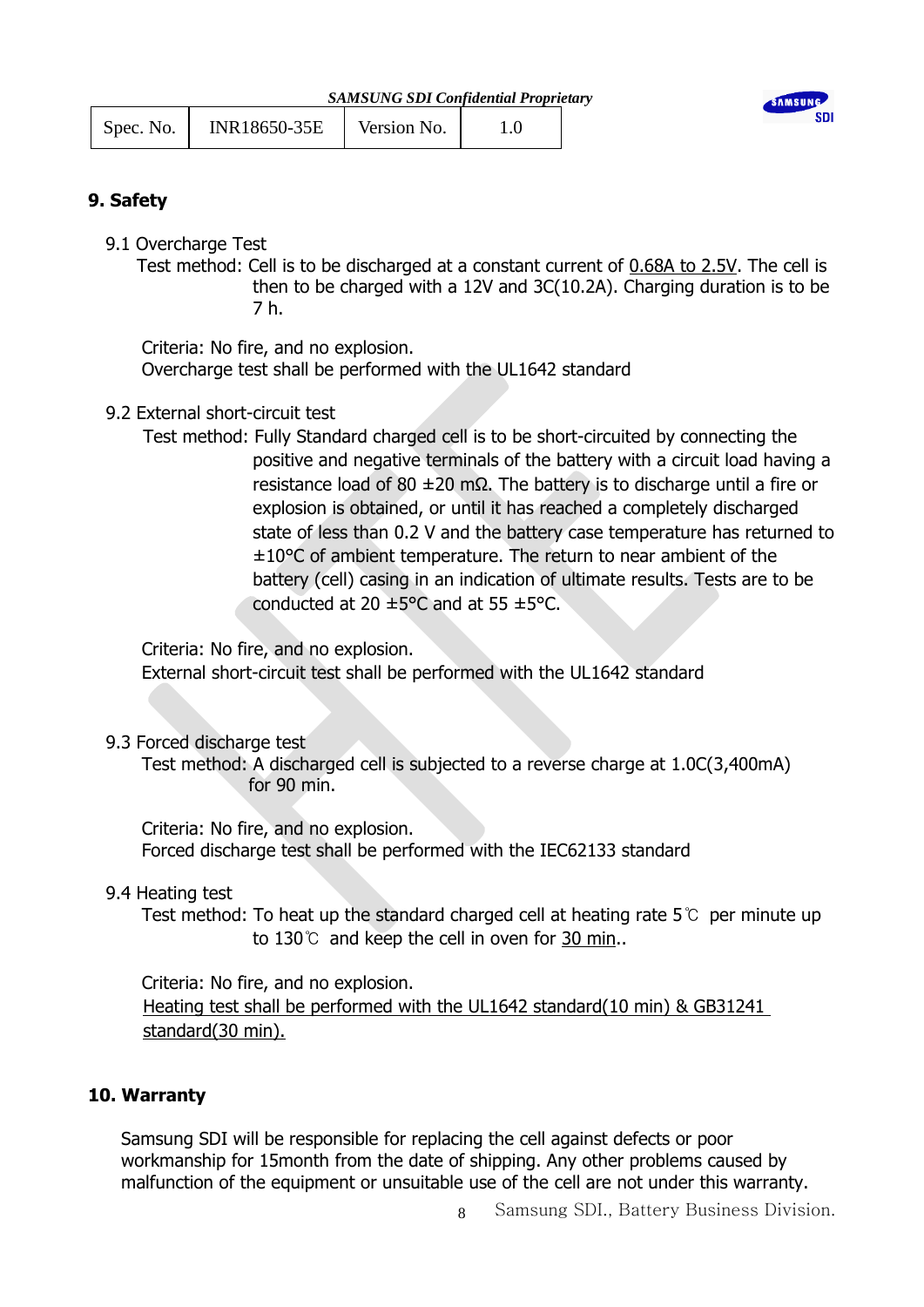| Spec. No. | INR18650-35E | Version No. |  |
|-----------|--------------|-------------|--|
|           |              |             |  |



The warranty set forth in proper use, handling conditions described above, and excludes in the case of a defect which is not related to manufacturing of the cell.

# **11. Others**

11.1 Storage for a long time

 If the cell is kept for a long time (3months or more), It is strongly recommended that the cell is preserved at dry and low-temperature.

## 11.2 Other

 Any matters that specifications does not have, should be conferred with between the both parties.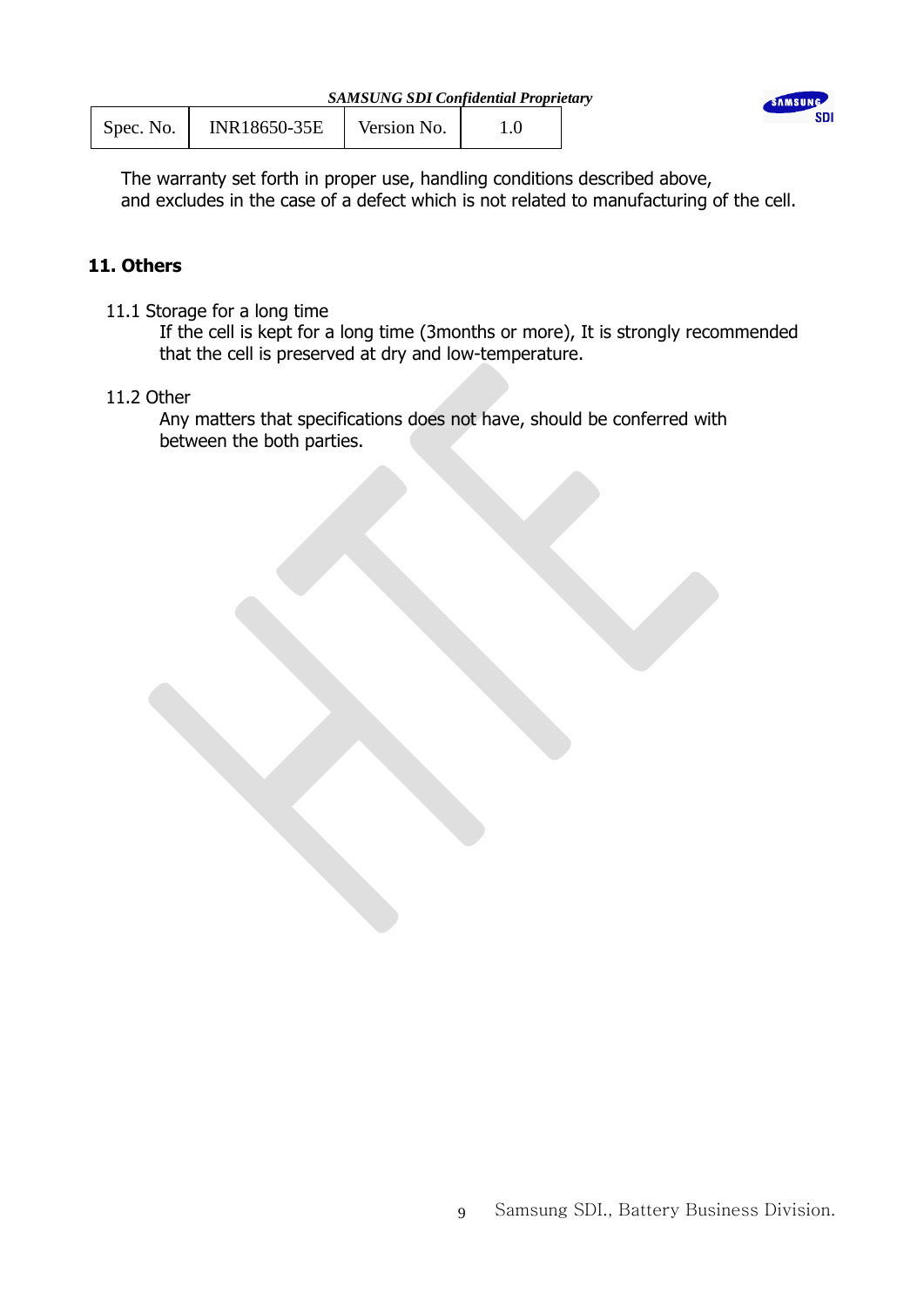| Spec. No. | INR18650-35E | Version No. |  |
|-----------|--------------|-------------|--|
|           |              |             |  |



# **12. Packaging**

12.1 Ocean

| NO             | PART NAME                      | MATERIAL        | Qʻty                                                                                   | NП              | PART NAME               | MATERIAL        |                     | Qʻty                                                                                  |
|----------------|--------------------------------|-----------------|----------------------------------------------------------------------------------------|-----------------|-------------------------|-----------------|---------------------|---------------------------------------------------------------------------------------|
|                |                                |                 |                                                                                        | 9               | Ship Lot LABEL          | ART PAPER       | pcs<br>1            | /PALLET                                                                               |
|                | 1 PACKING GUIDE                | MANILA 300g     | 2 pcs/BOX                                                                              | 10              | PAL LABEL               | ART PAPER       | pcs<br>1            | /PALLET                                                                               |
|                | $2$ $ CELL$                    |                 | CILINDERICAL 200 pcs / BOX                                                             | 11              | PALLET                  | <b>PLASTIC</b>  | pcs<br>-1           | /PALLET                                                                               |
|                | 3 BOX(PACKING CASE IN)         | $SW1-E$         | 5<br><b>pcs/BOX</b>                                                                    | 12              | <b>CORNER BLOCK</b>     | C.F.B           | 8<br>pcs            | /PALLET                                                                               |
|                | 4 BUX(PACKING CASE OUT) DW1-BA |                 | <b>pcs/BOX</b>                                                                         | 13              | PALLET VINYL            | $LD-PE$         | $\mathbf{1}$<br>pcs | /PALLET                                                                               |
|                | $5$ $BAG$ PE                   | $LD-PE$         | $\mathbf{1}$<br><b>PCS/BOX</b>                                                         | 14              | <b>WRAP STRETCH</b>     | $LD-PE$         | 0.044               | <b>ROL/PALLET</b>                                                                     |
|                | 6 SILICAGEL                    | SI              | 5<br><b>pcs /BOX</b>                                                                   | 15              | <b>BAND (BAND PP)</b>   | $\overline{PP}$ | 0.016               | <b>ROL/PALLET</b>                                                                     |
| $\overline{7}$ | <b>TAPE</b>                    | $_{\text{HPP}}$ | $0.02$ ROL/BOX                                                                         | $\overline{16}$ | Stack LABEL             | ART PAPER       | 1<br>pcs            | /PALLET                                                                               |
| 8              | Product LABEL                  | ART PAPER       | pcs/BOX<br>1                                                                           | 17              | <b>Inspection LABEL</b> | ART PAPER       | 1<br>pcs            | /PALLET                                                                               |
|                | $+$<br>▽<br>ᅲ                  |                 | Step.<br>PACKING GUIDE<br>ව) CELL<br>$\mathcal{L}(\mathbb{R})$ BOX(IN)<br>100 Cell/BOX |                 | BOX<br>1                |                 | 丽                   | Product<br>8)<br>LABEL<br>TAPE<br>7)<br>6) SILICAGEL<br>BAG PE<br>⑤<br>$(4)$ BOX(OUT) |
|                |                                |                 |                                                                                        |                 |                         |                 |                     |                                                                                       |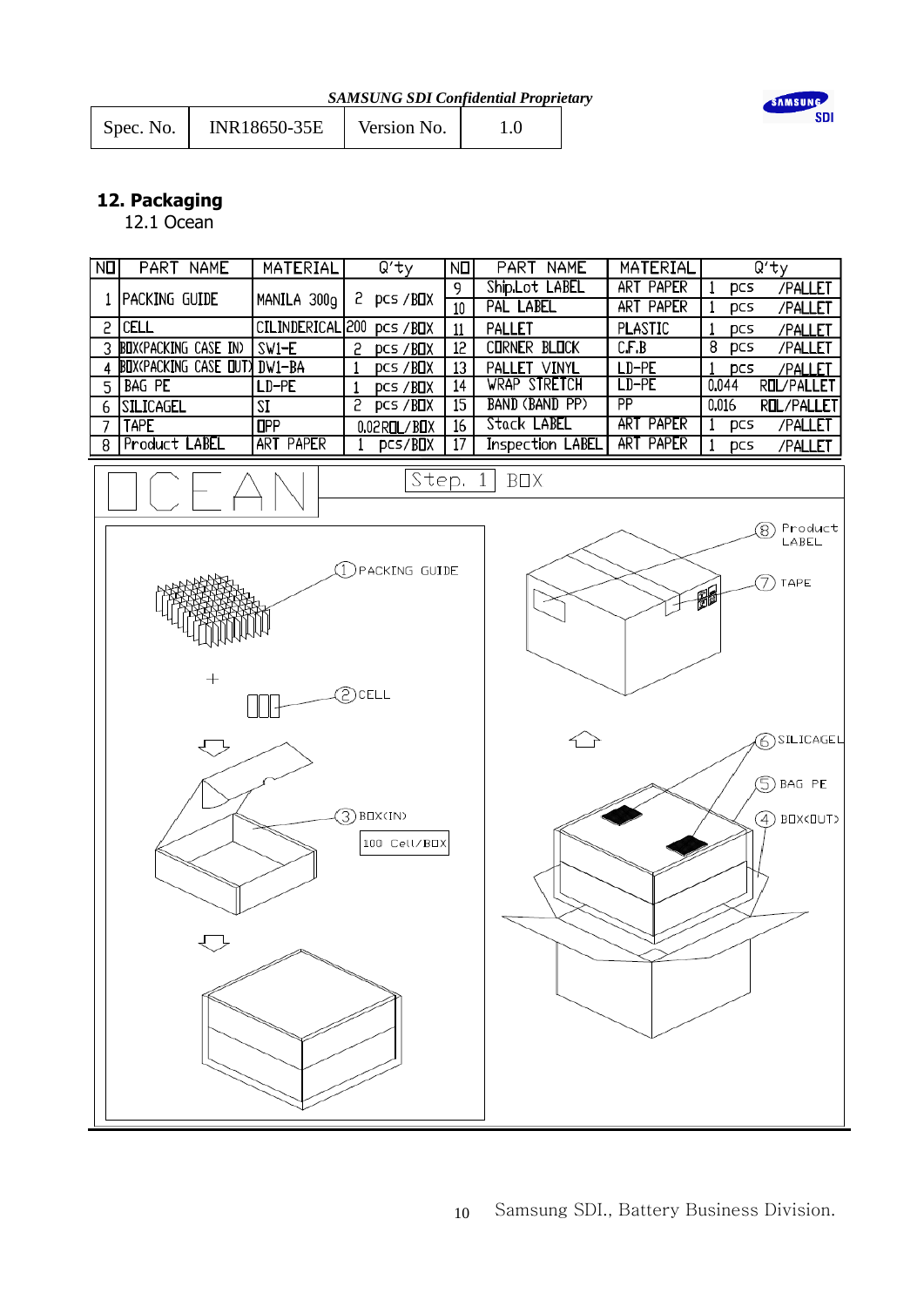

11 Samsung SDI., Battery Business Division.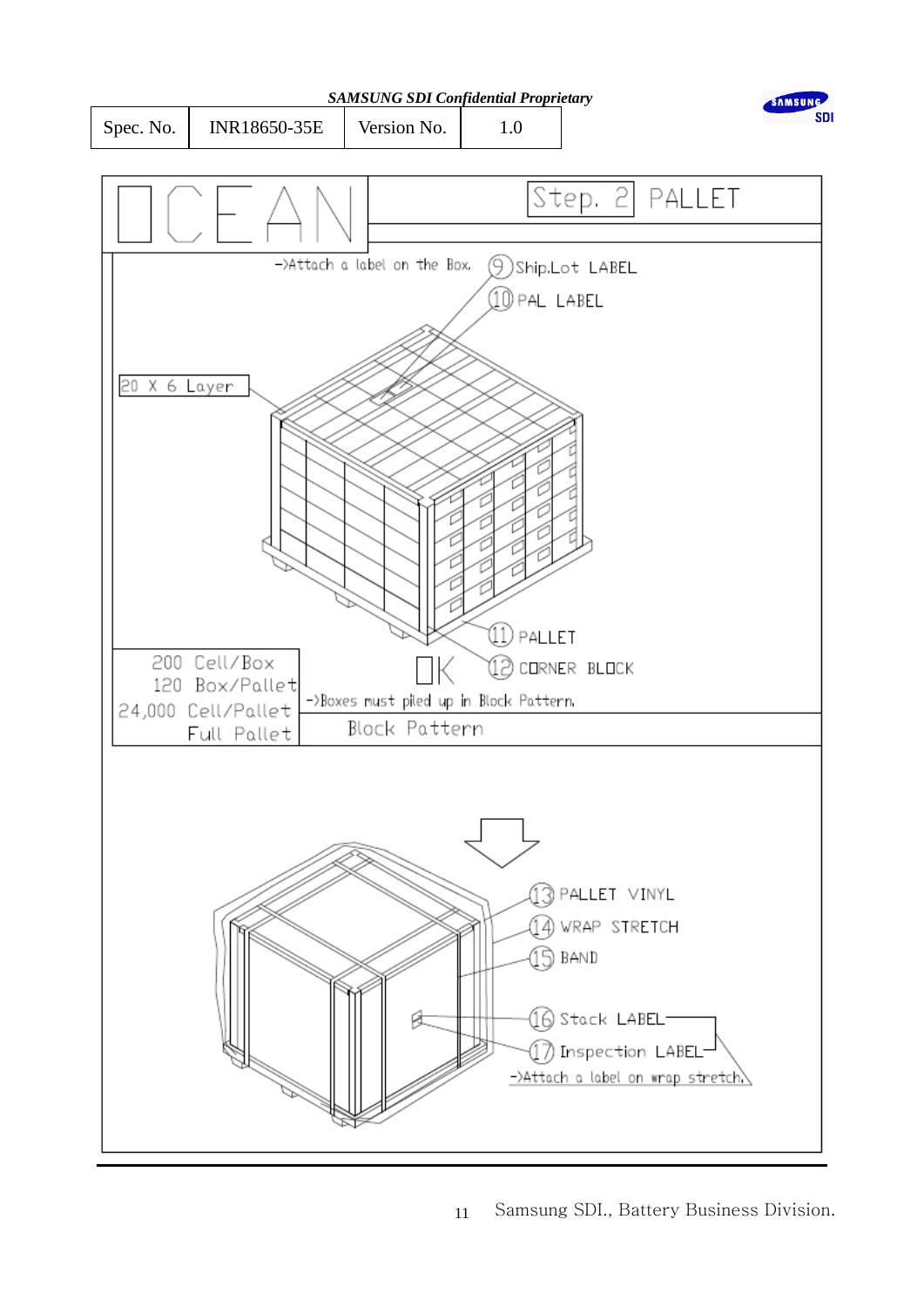| <b>SAMSUNG SDI Confidential Proprietary</b> |  |  |  |  |  |
|---------------------------------------------|--|--|--|--|--|
|---------------------------------------------|--|--|--|--|--|

| INR18650-35E<br>Spec. No. | Version No. |  |
|---------------------------|-------------|--|
|---------------------------|-------------|--|



#### 12.2 Air

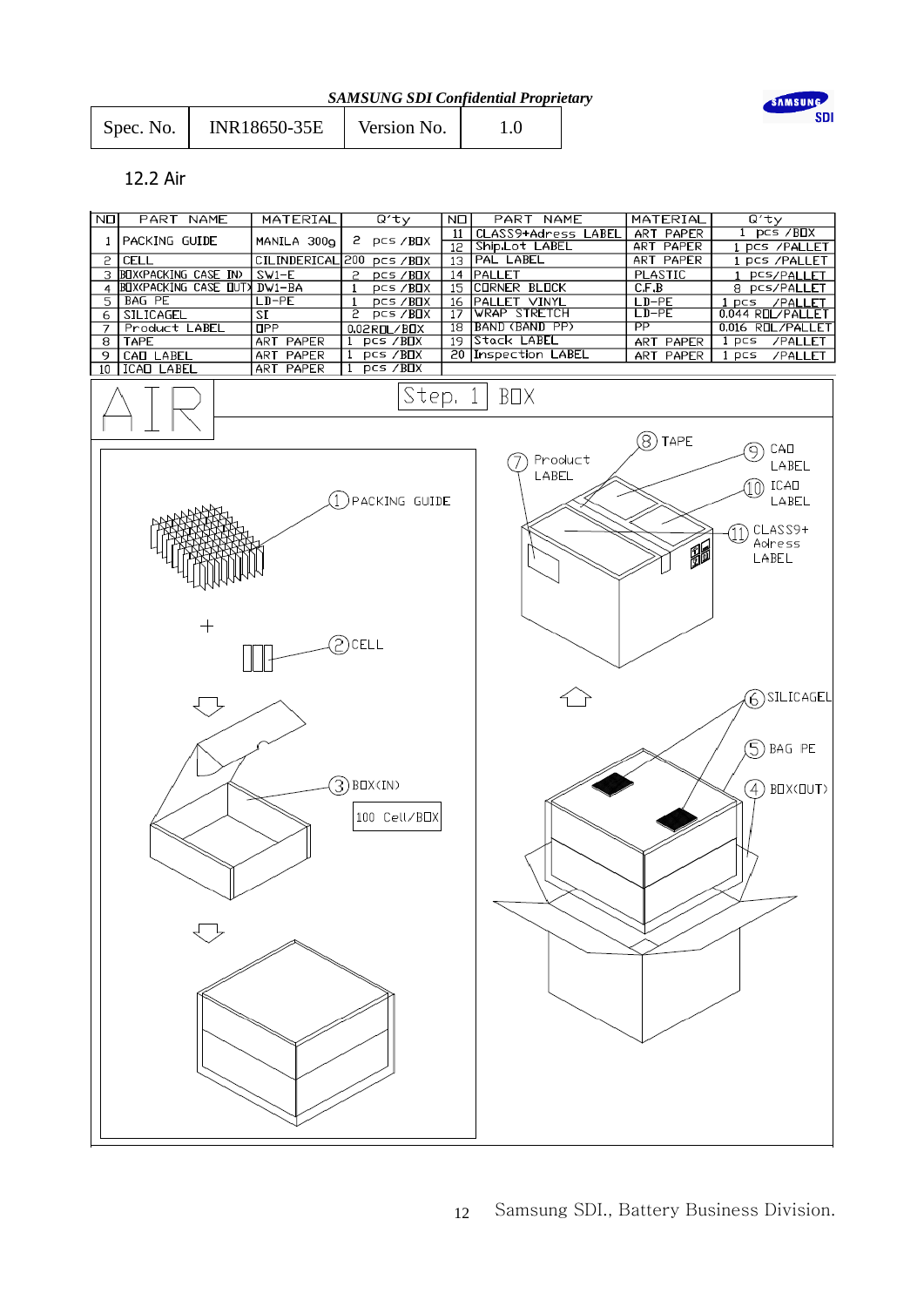

Spec. No. | INR18650-35E | Version No. | 1.0



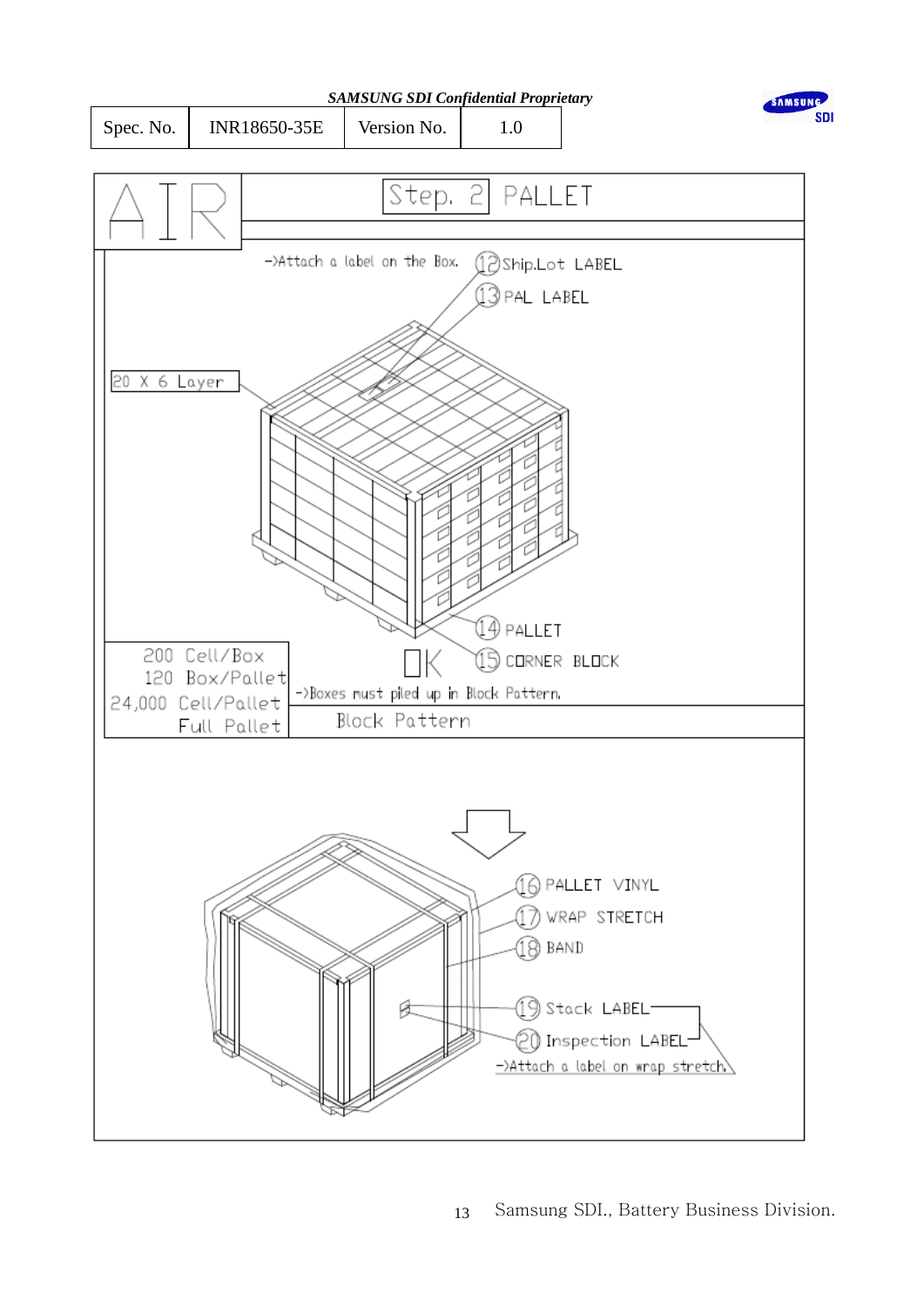| Spec. No. | INR18650-35E | Version No. |  |
|-----------|--------------|-------------|--|
|           |              |             |  |



# **Proper Use and Handling of Lithium Ion Cells**

See before using lithium-ion cell

This document has been prepared to describe the appropriate cautions and prohibitions, which the customer should take or employ when the customer uses and handles the lithium ion cell to be manufactured and supplied by Samsung SDI Co., Ltd., in order to obtain optimum performance and safety.

# **1. Charging**

1.1 Charging current

Charging current should be less than maximum charge current specified in the product specification.

## 1.2 Charging voltage

Charging should be done by voltage less than that specified in the product specification.

1.3 Charging time

Continuous charging under specified voltage does not cause any loss of performance characteristics. However, the charge timer is recommended to be installed from a safety consideration, which shuts off further charging at time specified in the product specification.

## 1.4 Charging temperature

The cell should be charged within a range of specified temperatures in the specification.

## 1.5 Reverse charging

The cell should be connected, confirming that its poles are correctly aligned. Inverse charging should be strictly prohibited. If the cell is connected improperly, it may be damaged.

## **2. Discharging**

2.1 Discharging

The cell shall be discharged continuously at less than maximum discharge current specified in the product specification. In case of the higher discharge current should be set, it shall be discussed together with SDI.

- 2.2 Discharging temperature
	- 2.2.1 The cell should be discharged within a range of temperatures specified in the product specification.
	- 2.2.2 Otherwise, it may cause loss of characteristics.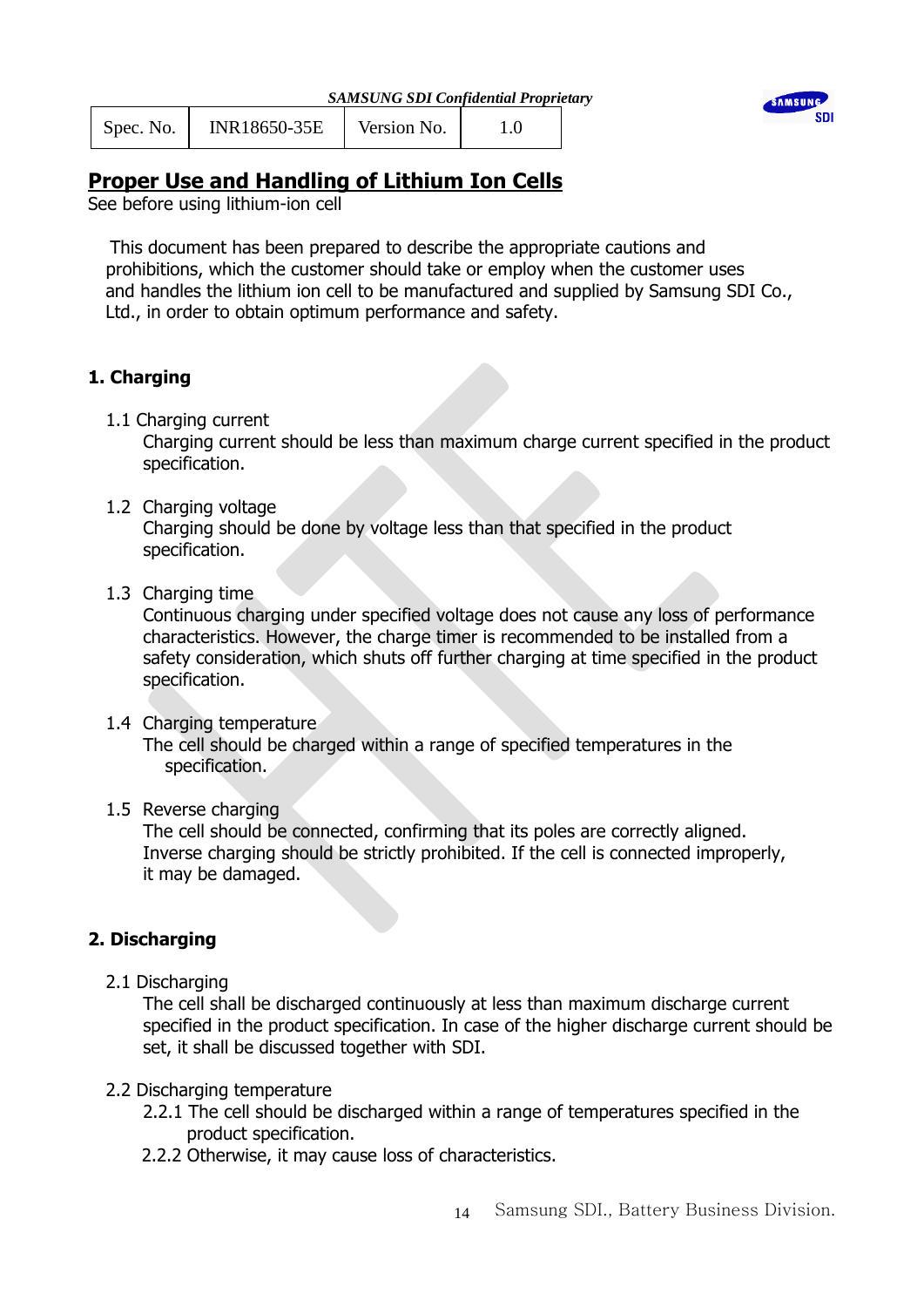| Spec. No. | <b>INR18650-35E</b> | Version No. |  |
|-----------|---------------------|-------------|--|
|           |                     |             |  |



- 2.3 Over-discharging
	- 2.3.1 The system should be equipped with a device to prevent further discharging exceeding discharging cut-off voltage specified in the product specification.
	- 2.3.2 Over-discharging may cause loss of performance, characteristics of battery function.
	- 2.3.3 Over-discharging may occur by self-discharge if the battery is left for a very long time without any use.
	- 2.3.4 The charger should be equipped with a device to detect cell voltage and to determine recharging procedures.

# **3. Storage**

- 3.1 Storage conditions
	- 3.1.1 The cell should be stored within a range of temperatures specified in the product specification.
	- 3.1.2 Otherwise, it may cause loss of performance characteristics, leakage and/or rust.
- 3.2 Long-term storage
	- 3.2.1 The cell should be used within a short period after charging because long-term storage may cause loss of capacity by self-discharging.
	- 3.2.2. If long-term storage is necessary, the cell should be stored at lower voltage within a range specified in the product specification, because storage with higher voltage may cause more loss of performance characteristics.
	- 3.2.3. Store the battery at  $0 \sim 23$ °C, low humidity (below 65%), no dust and no corrosive gas atmosphere.

# **4. Cycle life**

**`**

- 4.1 Cycle life performance
	- 4.1.1 The cell can be charged/discharged repeatedly up to times specified in the produce specification with a certain level of capacity also specified in the product specification.
	- 4.1.2 Cycle life may be determined by conditions of charging, discharging, operating temperature and/or storage.

# **5. Battery Pack Assembly**

- 5.1 Prohibition of usage of damaged cell
	- 5.1.1 The cell should be inspected visually before battery assembly.
	- 5.1.2 The cell should not be used if sleeve-damage, can-distortion and/or electrolyte-smell is detected.
- 5.2 Terminals handling

5.2.1 Excessive force on the negative terminal should be avoided when external strip terminal is welled.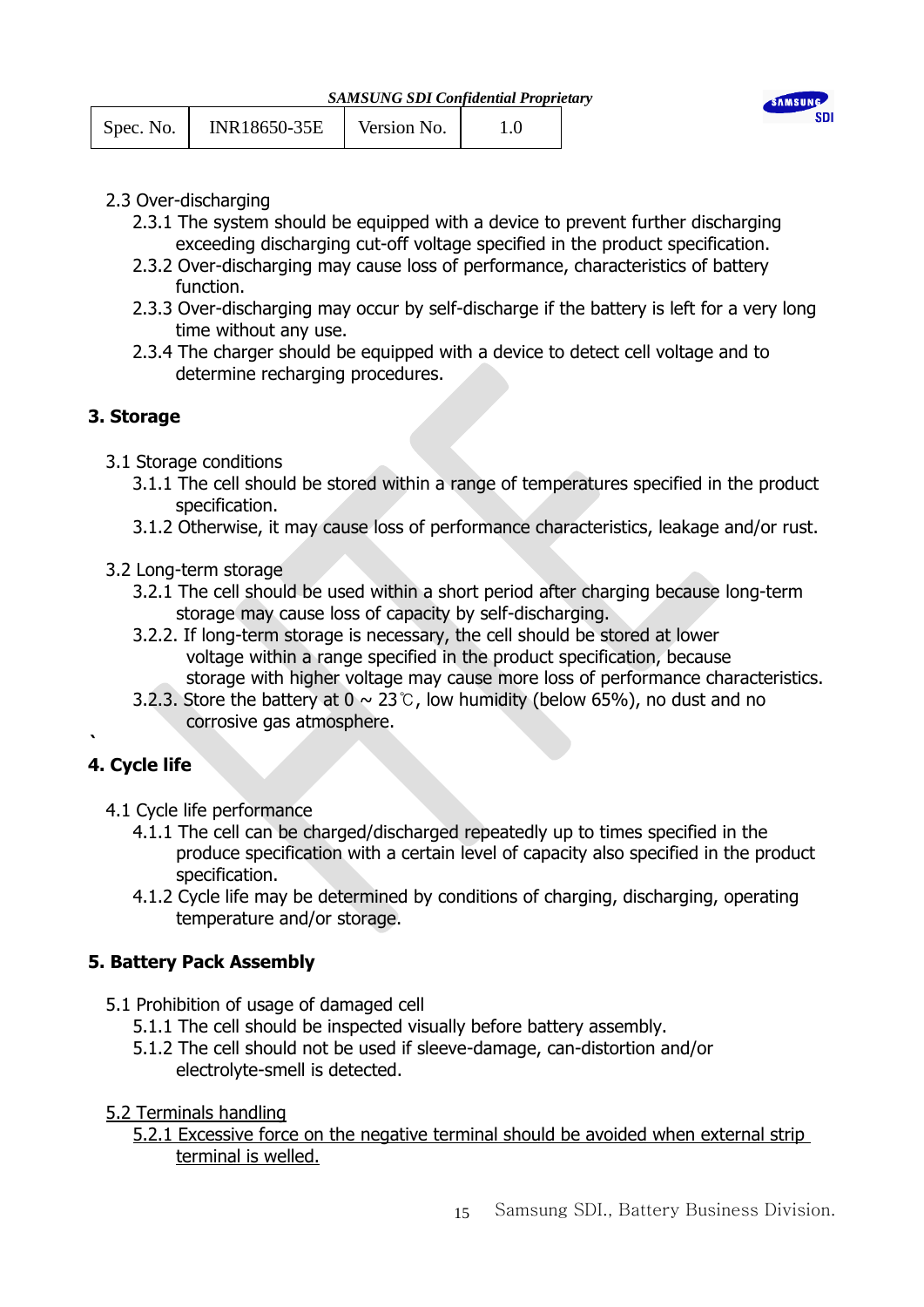| <b>SAMSUNG SDI Confidential Proprietary</b> |
|---------------------------------------------|
|---------------------------------------------|

| INR18650-35E<br>Spec. No. | Version No. |  |
|---------------------------|-------------|--|
|---------------------------|-------------|--|



## 5.3 Transportation

5.3.1 If the cell is necessary to be transported to such as the battery manufacturer, careful precautions should be taken to avoid damage of cell.

# **6. Others**

- 6.1 Disassembly
	- 6.1.1 The cell should not be dismantled from the battery pack.
	- 6.1.2 Internal short-circuit caused by disassembly may lead to heat generation and/or venting.
	- 6.1.3 When the electrolyte is coming in contact with the skin or eyes, wash immediately with fresh water and seek medical advice.

## 6.2 Short-circuiting

- 6.2.1 Short-circuit results in very high current which leads to heat generation.
- 6.2.2 An appropriate circuitry should be employed to protect accidental short-circuiting.
- 6.3 Incineration
	- 6.3.1 Incinerating and disposing of the cell in fire are strictly prohibited, because it may cause rupture and explosion.
- 6.4 Immersion
	- 6.4.1 Soaking the cell in water is strictly prohibited, because it may cause corrosion and leakage of components to be damaged to functions.
- 6.5 Mixing use
	- 6.5.1 Different types of cell, or same types but different cell manufacturer's shall not be used, which may lead to cell imbalance, cell rupture or damage to system due to the different characteristics of cell.
	- 6.5.2 Do not mix use the cells from different batches/ranks even they are the same cell types from the same manufacturer.
- 6.6 Battery disposal
	- 6.6.1 Although the cell contains no environmentally hazardous component, such as lead or cadmium. the battery should be disposed according to the local regulations when it is disposed.
	- 6.6.2 The cell should be disposed with a discharged state to avoid heat generation by an inadvertent short-circuit.

# 6.7 Caution

- 6.7.1 The Battery used in this device may present a risk of fire or chemical burn if mistreated.
- 6.7.2 Do not disassemble, expose to heat above 100℃ or incinerate it.
- 6.7.3 Replace battery with Samsung SDI battery only.
- 6.7.4 Use of another battery may present a risk of fire or explosion.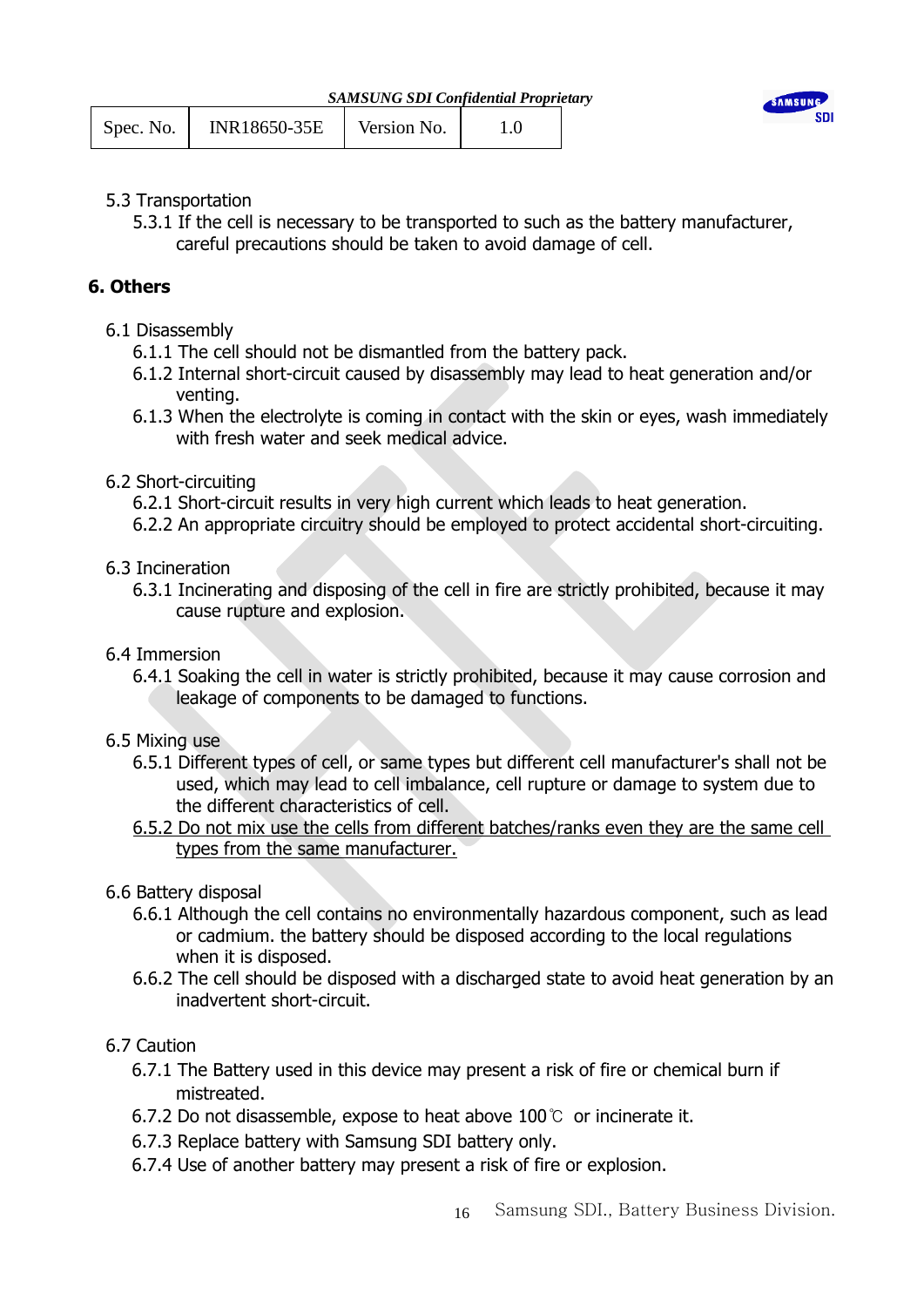| Spec. No. | INR18650-35E | Version No. |  |
|-----------|--------------|-------------|--|
|-----------|--------------|-------------|--|



- 6.7.5 Dispose of used battery promptly.
- 6.7.6 Keep away from children.
- 6.7.7 Do not disassemble and do not dispose of in fire.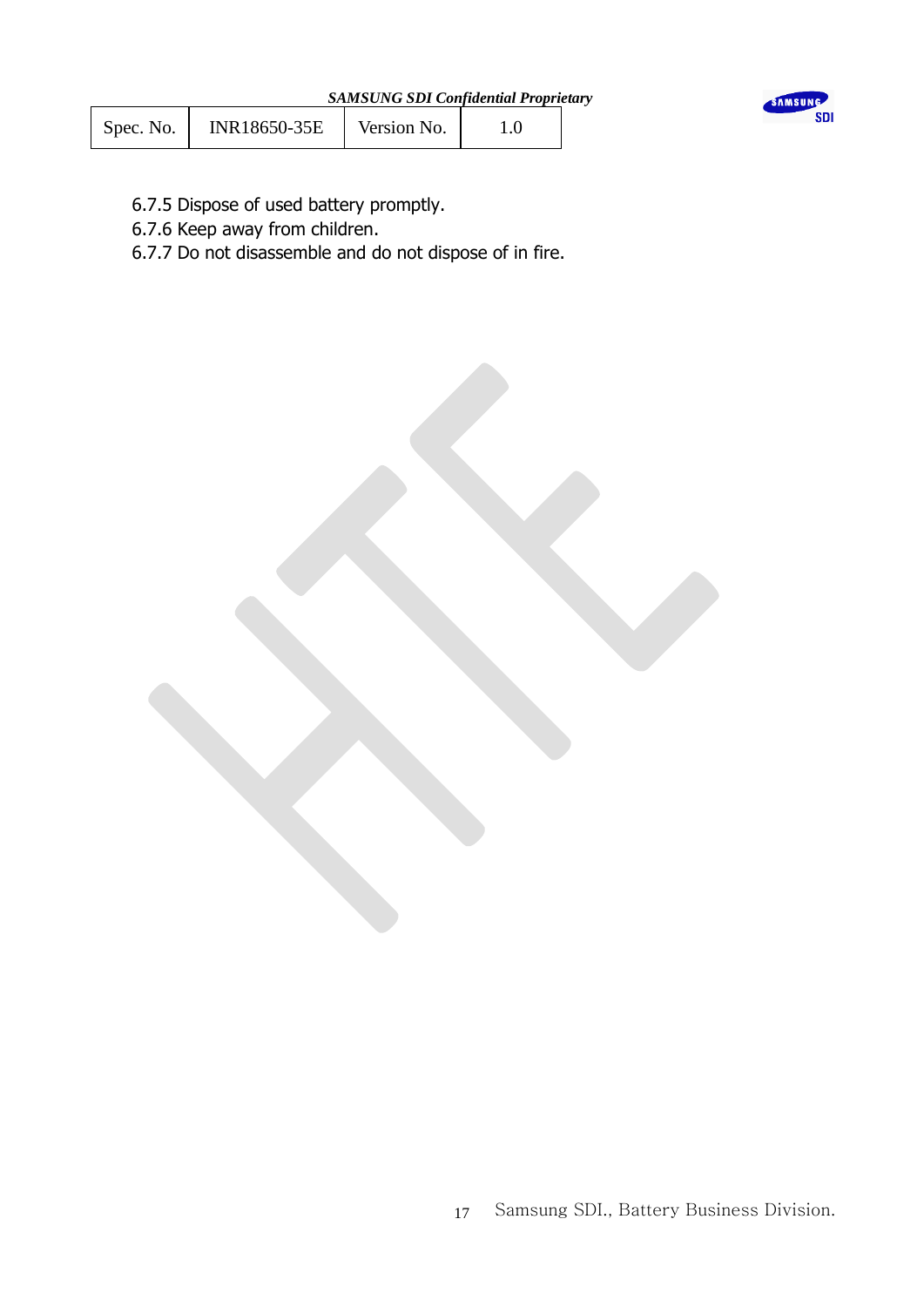

Spec. No. | INR18650-35E | Version No. | 1.0



# **Pack Design Guideline for Lithium Ion Cells**

**If a customer's battery pack cannot meet Pack Design Guideline, SDI cannot take responsibility for a quality issue about a battery cell.**

# **1. Electrical design**

# **1.1 Charge**

- 1.1.1 Stop charging the battery if charging isn't completed within the specified time.
- 1.1.2 The battery can be used within the following temperature ranges. Don't exceed these ranges.

Charge temperature ranges : 0℃ ~ 45℃

- 1.1.3 Charge current must be controlled by specified value in Cell specification.
- 1.1.4 Cut-off Voltage of charging must be 4.2V.
- 1.1.5 Charger must stop charging battery by detecting either charging time or current specified in Cell's specification.
- 1.1.6 Recharge Voltage must be at least 0.1V lower than Max charging Voltage.
- 1.1.7 Do not charge the battery under 1.0V voltage.
- 1.1.8 Voltage range of the battery for pre-charge mode is  $1.0 \sim 3.0$ V with a charging current of  $0.1 \sim 0.5C$

# **1.2 Discharge**

- 1.2.1 Discharge current must be controlled by specified value in Cell's specification.
- 12.2 Cut-off Voltage of discharging must be over 2.5V.
- 1.2.3 The battery can be used within the following temperature ranges. Don't exceed these ranges. Discharge temperature ranges : -10℃ ~ 60℃

# **1.3 Storage**

Store the battery at low temperature (below 60℃, 20℃ is recommended), low humidity(below 65%), no dust and no corrosive gas atmosphere.

# **1.4 Design of positioning the battery pack in application and charger**

To prevent the deterioration of the battery performance caused by heat, battery shall be positioned away from the area where heat is generated in the application and the charger.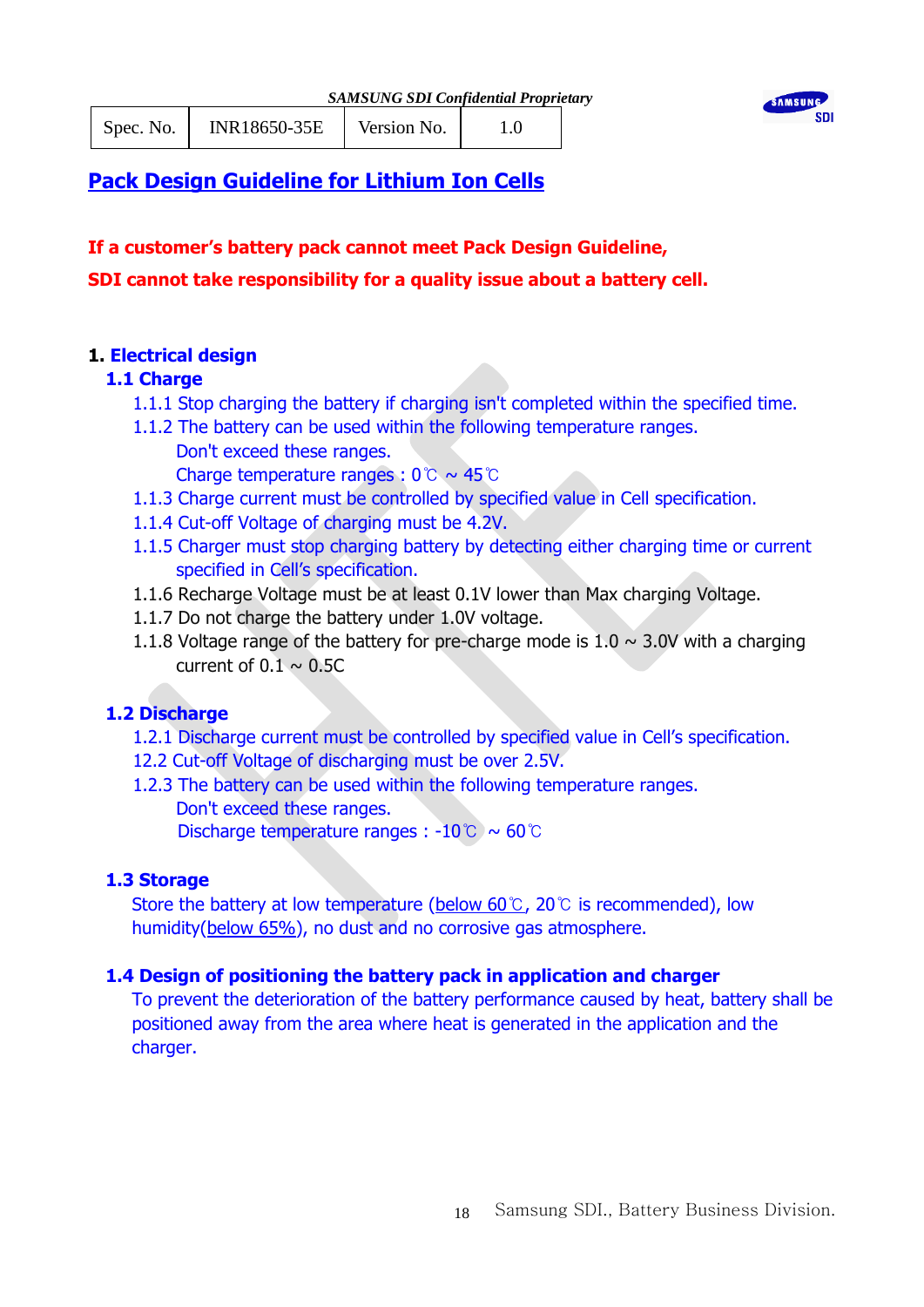| Spec. No. | INR18650-35E | Version No. |  |  |
|-----------|--------------|-------------|--|--|
|-----------|--------------|-------------|--|--|



## **1.5 Safety Device**

Be sure adopting proper safe device such as PTC specified type or model in Cell Specification. If you intend to adopt different safety device which is not specified in Cell Specification, please contact Samsung SDI to investigate any potential safety problem. Be sure designing 2nd protective devices such as PTC & PCM at the same time to protect Cell just in case one protective device is fault.

# **2. Design of System**

## **2.1 Connection between the cell and the battery**

- 2.1.1 The cell should not be soldered directly with other cells. Namely, the cell should be welded with leads on its terminal and then be soldered with wire or leads to solder.
- 2.1.2 Otherwise, it may cause damage of component, such as separator and insulator, by heat generation.

## **2.2 Positioning the battery in the System**

- 2.2.1 The battery should be positioned as possible as far from heat sources and high temperature components.
- 2.2.2 Otherwise, it may cause loss of characteristics.
- 2.2.3 The recommended spacing between the cells is more than 1mm.

## **2.3 Mechanical shock protection of the battery**

- 2.3.1 The battery should be equipped with appropriate shock absorbers in the pack in order to minimize shock, which can damage the cells. .
- 2.3.2 Otherwise, it may cause shape distortion, leakage, heat generation and/or rupture and/or open circuit.

## **2.4 Short-circuit protection of the cell**

- 2.4.1 The cell is equipped with an insulating sleeve to protect short-circuit which may occur during transportation, battery assembly and /or system operation.
- 2.4.2 If the cell sleeve is damaged by some causes such as outside impact, it may cause short-circuit with some wiring inside the battery.

## **2.5 Connection between the battery and charger/system**

- 2.5.1 The battery should be designed to be connected only to the specified charger and system.
- 2.5.2 A reverse connection of the battery, even in the specified system, should be avoided by employing special battery design such as a special terminals.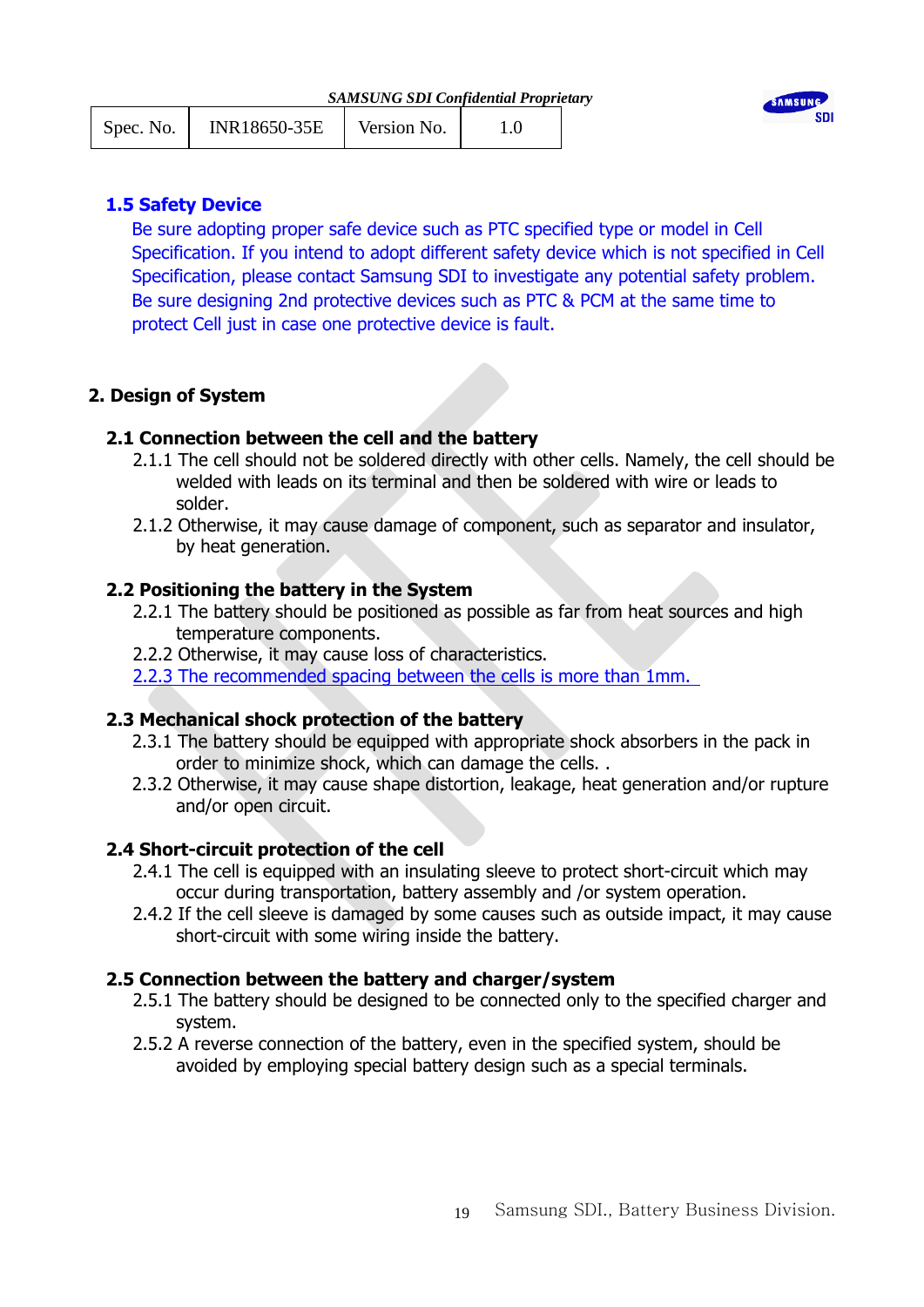*SAMSUNG SDI Confidential Proprietary*

| Spec. No. | INR18650-35E | Version No. |  |  |
|-----------|--------------|-------------|--|--|
|-----------|--------------|-------------|--|--|



# **2.6 Pack design**

- 2.6.1 The current consumption of the battery pack should be under 10uA at sleep mode. 2.6.2 Cell voltage monitoring system.
	- The system (charger or pack) should be equipped with a device to monitor each voltage of cell block to avoid cell imbalance which can cause damage to the cells.
- 2.6.3 The battery pack or system should have warning system such as over temperature, over voltage, over current, and so on.
- 2.6.4 Mechanical design

| Item                                                                                                          |                | <b>Portable IT Power-Tool</b> | <b>Medical</b> | <b>E-Bike</b>  | <b>E-Scooter</b> | <b>EV/LEV</b> | <b>ESS/UPS</b> |
|---------------------------------------------------------------------------------------------------------------|----------------|-------------------------------|----------------|----------------|------------------|---------------|----------------|
| Need partitions (separator) between<br>$\Box$<br><b>BMS</b> and a Cell                                        | $\circledcirc$ | $\circledcirc$                | $\circledcirc$ | $\circledcirc$ | ◎                | O             | $\circledcirc$ |
| Need to check if the pack is designed<br>$\Box$<br>to be able to avoid thermal runaway<br>$(1KWh \uparrow)$   |                |                               |                |                | $\circledcirc$   | $\odot$       | റ              |
| Need to analyze the battery pack's<br>П<br>thermal distribution and its effect<br>on the pack's life cycle    |                |                               |                |                | $\circledcirc$   | $\odot$       | O              |
| Need to use a non-flammable<br>$\Box$<br>(VO level) case                                                      | $\circledcirc$ | $\circledcirc$                | ◎              | $\circledcirc$ | ◎                | O             | ⊚              |
| Need to apply improved material<br>$\Box$<br>(Steel) to the case                                              |                |                               |                |                |                  | O             | $\circledcirc$ |
| Need to analyze the battery pack's<br>$\Box$<br>structure, system, installation status<br>and use environment |                |                               |                |                |                  | O             |                |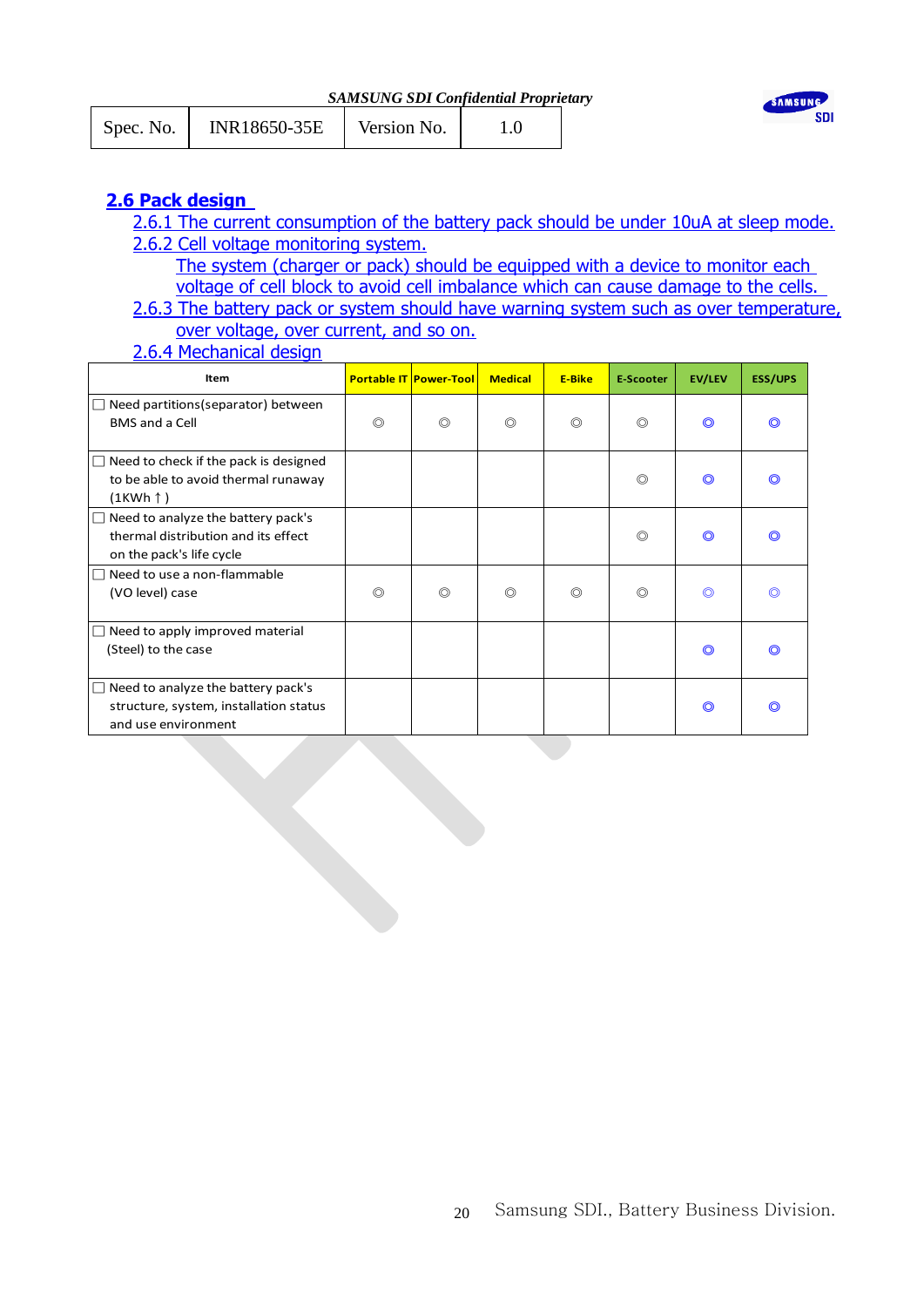| <b>SAMSUNG SDI Confidential Proprietary</b> |  |  |  |
|---------------------------------------------|--|--|--|
|                                             |  |  |  |





# **Handling precaution and prohibitions of lithium rechargeable cells and batteries**

Inaccurate handling of lithium ion and lithium ion batteries rechargeable battery may cause leakage, heat, smoke, an explosion, or fire.

This could cause deterioration of performance or failure. Please be sure to follow instructions carefully.

# **1. Safety precaution and prohibitions**

To assure product safety, describe the following precautions in the instruction manual of the application.

# **2. Danger**

- 2.1 Electrical misusage
	- 2.1.1 Use dedicated charger.
	- 2.1.2 Use or charge the battery only in the dedicated application.
	- 2.1.3 Don't charge the battery by an electric outlet directly or a cigarette lighter charger.
	- 2.1.4 Don't charge the battery reversely.

# 2.2 Environmental misusage

- 2.2.1 Don't leave the battery near the fire or a heated source.
- 2.2.2 Don't throw the battery into the fire.
- 2.2.3 Don't leave, charge or use the battery in a car or similar place where inside of temperature may be over 60℃.
- 2.2.4 Don't immerse, throw, wet the battery in water / seawater.

# 2.3 Others

- 2.3.1 Don't fold the battery cased with laminated film such as pouch and Polymer.
- 2.3.2 Don't store the battery in a pocket or a bag together with metallic objects such as keys, necklaces, hairpins, coins, or screws.
- 2.3.3 Don't short circuit (+) and (-) terminals with metallic object intentionally.
- 2.3.4 Don't pierce the battery with a sharp object such as a needle, screw drivers.
- 2.3.5 Don't heat partial area of the battery with heated objects such as soldering iron.
- 2.3.6 Don't hit with heavy objects such as a hammer, weight.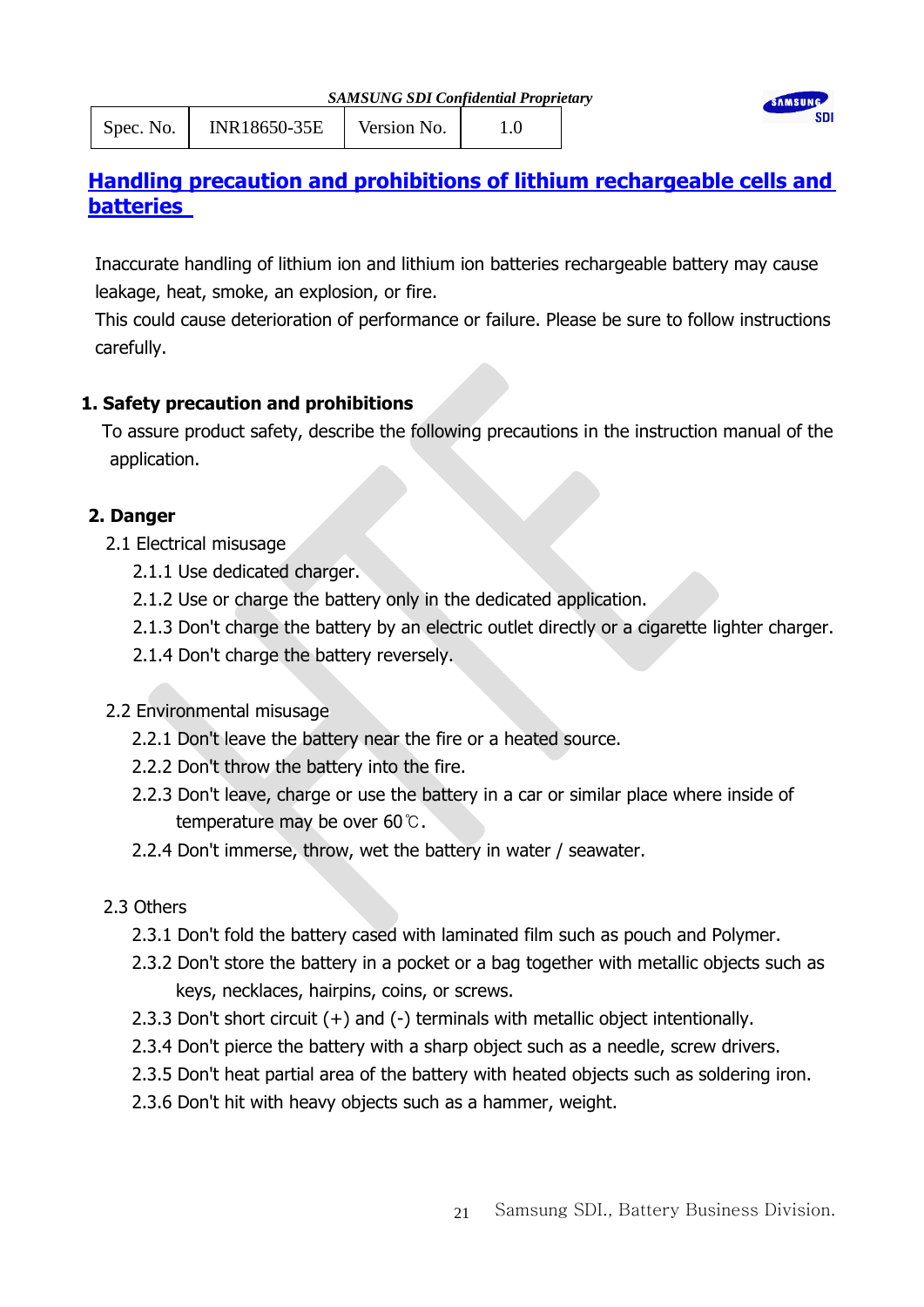| <b>SAMSUNG SDI Confidential Proprietary</b> |  |  |
|---------------------------------------------|--|--|
|                                             |  |  |

| Spec. No. | INR18650-35E | Version No. |  |
|-----------|--------------|-------------|--|
|           |              |             |  |



- 2.3.7 Don't step on the battery and throw or drop the battery on the hard floor to avoid mechanical hock.
- 2.3.8 Don't disassemble the battery or modify the battery design including electric circuit.
- 2.3.9 Don't solder on the battery directly.
- 2.3.10 Don't use seriously scared or deformed battery.
- 2.3.11 Don't put the battery into a microwave oven, dryer, or high-pressure container.
- 2.3.12 Don't use or assemble the battery with other makers' batteries, different types and/or models of batteries such as dry batteries, nickel-metal hydride batteries, or nickel-cadmium batteries.
- 2.3.13 Don't use or assemble old and new batteries together.

## **3. Warning**

- 3.1 Stop using the battery if the battery becomes abnormally hot, order, discoloration, deformation, or abnormal conditions is detected during use, charge, or storage.
- 3.2 Keep away from fire immediately when leakage or foul odors are detected. If liquid leaks onto your skin or cloths, wash well with fresh water immediately.
- 3.3 If liquid leaking from the battery gets into your eyes, don't rub your eyes and wash them with clean water and go to see a doctor immediately.
- 3.4 If the terminals of the battery become dirty, wipe with a dry cloth before using the battery.
- 3.5 Cover terminals with proper insulating tape before disposal.

# **4. Caution**

4.1 Electrical misusage

Battery must be charge with constant current-constant voltage (CC/CV).

## 4.2 Others

- 4.2.1 Keep the battery away from babies and children to avoid any accidents such as swallow.
- 4.2.2 If younger children use the battery, their guardians should explain the proper handling method and precaution before using.
- 4.2.3 Before using the battery, be sure to read the user's manual and precaution of it's handling.
- 4.2.4 Before using charger, be sure to read the user's manual of the charger.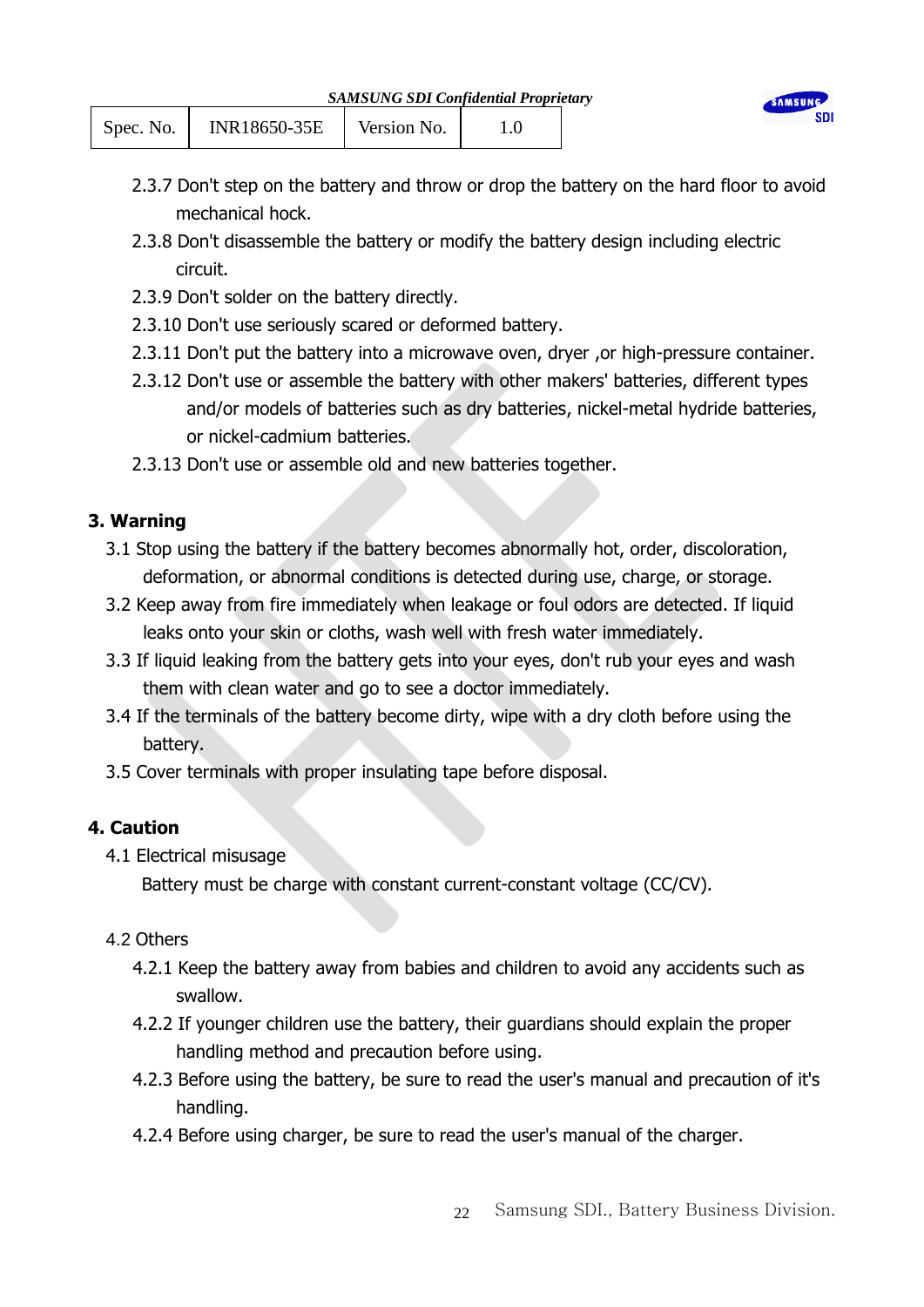| Spec. No. | INR18650-35E | Version No. |  |
|-----------|--------------|-------------|--|
|           |              |             |  |

- 4.2.5 Before installing and removing the battery from application, be sure to read user's manual of the application.
- 4.2.6 Replace the battery when using time of battery becomes much shorter than usual.
- 4.2.7 Cover terminals with insulating tape before proper disposal.
- 4.2.8 If the battery is needed to be stored for an long period, battery should be removed from the application and stored in a place where humidity and temperature are low.
- 4.2.9 While the battery is charged, used and stored, keep it away from object materials with static electric chargers.

# **5. Safety Handling Procedure for the Transporter**

# **5.1 Quarantine**

Packages that are crushed, punctured or torn open to reveal contents should not be transported. Such packages should be isolated until the shipper has been consulted, provided instructions and, if appropriate, arranged to have the product inspected and repacked.

# **5.2 Spilled Product**

In the event that damage to packaging results in the release of cells or batteries, the spilled products should be promptly collected and segregated and the shipper should be contacted for instructions.